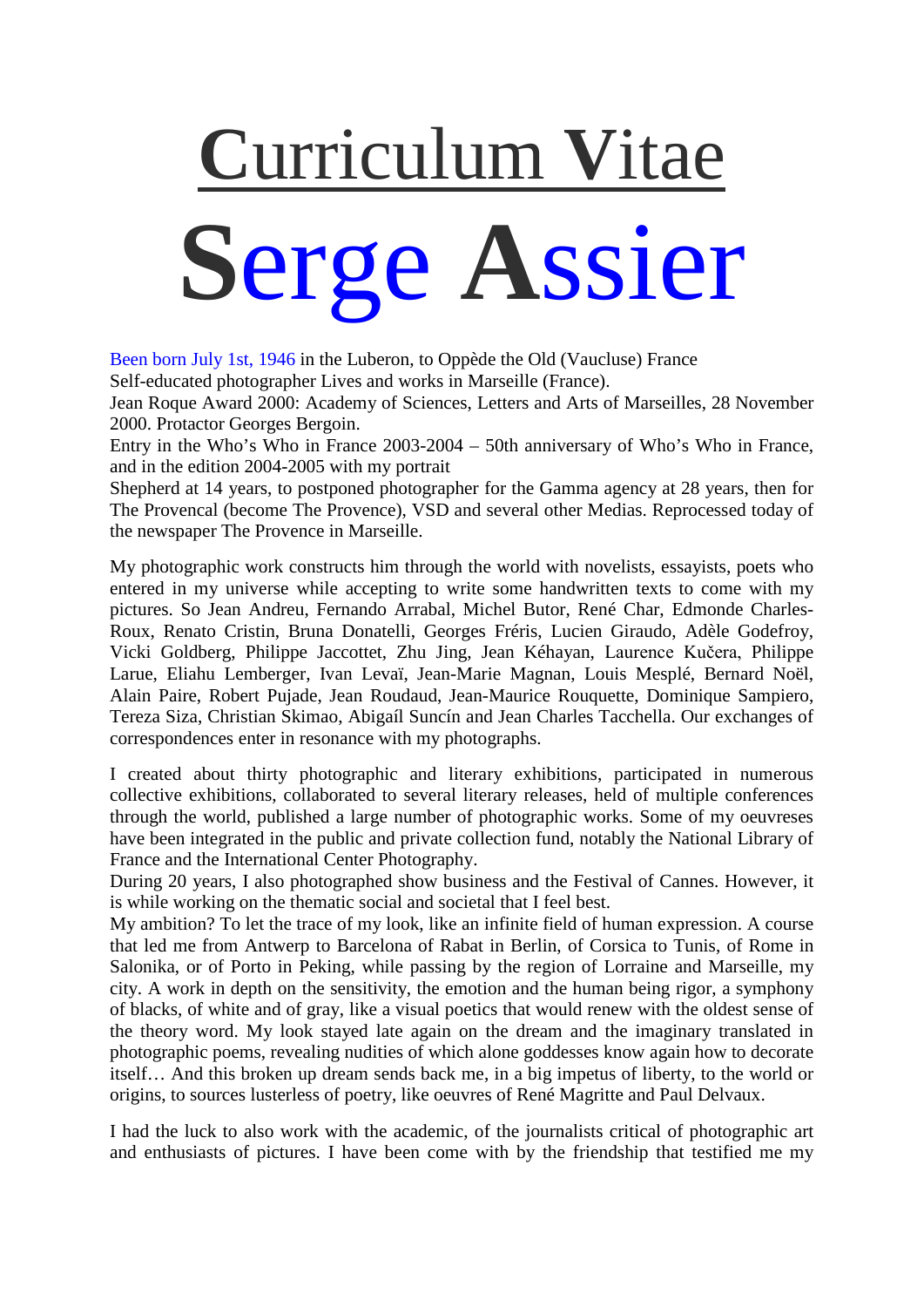friends' photographers, Lucien Clergue, David Douglas Duncan, Robert Doisneau, Jeacques-Henri Lartigue and André Villers Of friends without which I would not be there today. *Serge Assier*, photographer.

Résidence Valmante - Bât. G3 - 151 traverse by la Gouffonne - 13009 Marseille (France) Tél 04 91 41 52 33 International 00 33 4 91 41 52 33

Mobile 06 19 924 924 International 00 33 6 19 924 924.

E-mail: [serge.assier@wanadoo.fr](mailto:serge.assier@wanadoo.fr) Website Internet: [http://www.sergeassier.com](http://www.sergeassier.com/) BNF Bibliothèque Nationale de France. [http://data.bnf.fr/12095387/serge\\_assier/](http://data.bnf.fr/12095387/serge_assier/) Centre Pompidou.<https://www.centrepompidou.fr/cpv/resource/cBgjMj7/rBgzELe>

### **My first exhibition, prefaced by René Char (1984)**

• *Serge Assier by René Char*, 70 photographs. Black and White and Color stages of street, report, portraits and naked

#### **It was followed by:**

• *Eight solicitations and a song*, photographic poems on texts of René Char (1985). 101 photographs • 3140 square meters on the Old Port, a photographic study of the Vieux-Port of Marseilles, preface by Philippe Larue (1987). 57 photographs

• *Songs of Lorraine*, an emotional glance at this region of Eastern France.

Preface by Louis Mesplé, journalist and photo art critic. Texts by Bruno Brel and Marie-Christine Bretzner (1989) 53 photographs

• *The Hooky Corsica*. Preface by Edmonde Charles-Roux, text by Jean-René Laplayne Editor-in-chief of newspaper La Corse with legends by Marie-Christine Bretzner (1992) 53 photographs

• *L'Estaque*. A quarter of Marseilles 54 original handwritten quatrains of Michel Butor Preface by Robert Pujade, philosopher and academic, art critic and semiologist of picture at University of Provence in Aix-en-Provence and professor at the Nationale School of Photography in Arles (1992). 54 photographs

• *In the shadow of the ladies*. Photographic poem where dream turns into reality

Nine poems original manuscripts by writer poet Michel Butor Preface by Jean Andreu academic and art critic at University of Toulouse-Le Mirail (1994). 101 photographs

• *The Theater of life*, twenty years of photojournalism. Preface by Ivan Levaï. Texts handwritten by Fernando Arrabal, Yves Bonnefoy, Michel Butor, René Char, Robert Doisneau, Jacques-Henri Lartigue, Andreï Makine, Edmonde Charles-Roux and André Villers (1996) 69 photographs

• *Tunisia, a country in a cage*. Texts by Jean Kéhayan (1999) 27 photographs

• *With view on Mount Olympus*. Prefaces by Georges Fréris and Jean Roudaut

44 original handwritten quatrains of Michel Butor (1999) 44 photographs

• *Good Mistral*. Prefaces by Edmonde Charles-Roux and Jean Roudaut 44 original handwritten quatrains of Michel Butor (2000) 44 photographs in relief or stereoscopic.

• *Behind the Scenes in Venice*. Dialogue by Fernando Arrabal and postscript by Jean Kéhayan 56 original handwritten quatrains of Michel Butor (2002) 56 photographs

• *The Ararat as a Memento*. Preface and 21 quatrains handwritten by Serge Assier

Photographs by Jean Kéhayan (2002) 21 photographs

• *Cannes, 20 Years of the film festival*. Dialogue by Fernando Arrabal and postscript by Jean Charles Tacchella Original texts handwritten by Michel Butor (2004) 54 photographs

• *Chronicle of Rome*. Dialogue by Fernando Arrabal, preface by Bruna Donatelli, postscript by Jean Roudaut and 49 original handwritten quatrains of Michel Butor (2004) 49 photographs

• *René Char / Serge Assier*. Joint works – Writings / Photographs 1982 / 1988. Original handwritten texts of René Char, meeting with Jean Andreu, Dialogue Fernando Arrabal,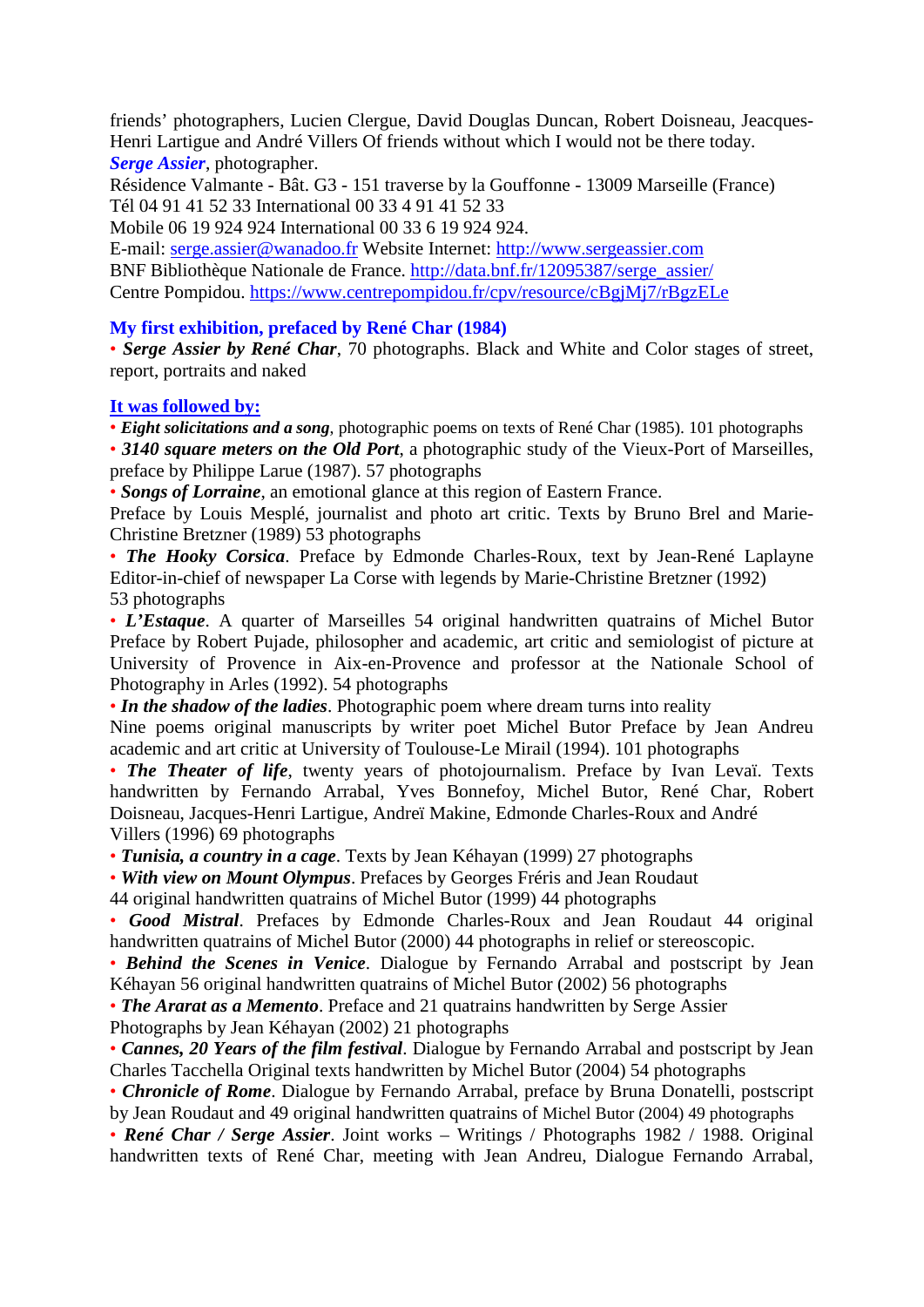preface Michel Butor, postscript Jean Roudaut, poems and photographs by Serge Assier, watercolours by Robert Mus (2007). 180 Photographs

• *Berlin with a human face*. 54 handwritten Arrabalesques of Fernando Arrabal, preface by Renato Cristin, postscript by Jean Kéhayan and 54 handwritten quatrains of Michel Butor (2008). 54 photographs German translation of the texts

•*Moments of China*. 54 handwritten Arrabalesques of Fernando Arrabal, preface by Zhu Jing, 54 handwritten quatrains of Michel Butor and postscript by Jean Kéhayan (2009).

54 photographs Translation of the texts into English and Chinese

• *Porto, Window of the South on the Atlantic*. 54 handwritten Arrabalesques of Fernando Arrabal, preface by Tereza Siza, in Portuguese and French, 54 original handwritten quatrains of Michel Butor and postscript by Jean Kéhayan (2010). 54 photographs

• *Four strands and à look*. **W**ork and **E**xhibition **M**arseille-**P**rovence **2013 C**apital **E**uropean of the **C**ulture Introduction by Vicki Goldberg, 80 Arrabalesques of Fernando Arrabal, 80 original handwritten quatrains of Michel Butor, preface on Antwerp of Christian Skimao, preface on Barcelona of Miquel Galmes I Creus, preface on Marseille of Jean Kéhayan, prefaces on Barcelona and Rabat of Cathy Jurado-Lécina and postscripts by Françoise Bérot and Claire Gindre (2013). 80 photographs

• *Grignan a literary city*. Homage to Philippe Jaccottet for his 90 years Original manuscript of Philippe Jaccottet in recognition to inhabitants of Grignan and unpublished portraits (2015) 51 photographs

• *Homage to Michel Butor*. For his/her/its 90 years through our common works. Preface of Jean Roudaut. Original manuscripts, correspondences and unpublished portraits. (2016). 142 photographs

• *Correspondences: 65 Portraits of writers.* With four handwritten poems of Michel Butor, photographic of naked feminine. Text of introduction of Serge Assier. Preface of Laurence Kučera and Alain Paire (2017). 114 photographs

• *Oppède The Old. Memories of childhood 1946 -2018.* Text of introduction Serge Assier.

Texts of Jean Kéhayan, Laurence Kučera, Alain Paire, Jean Roudaut, Dominique Sampiero, Abigail Suncín, and Jean Charles Tacchella. Mails Yves Bonnefoy and Dominique Sampiero. (2018). 63 photographs.

• *Arles, world capital of the photograph and the literature.* Photographs of Serge Assier. Texts of Lucien Giraudo, Jean Kéhayan, Laurence Kučera, Jean-Marie Magnan, Bernard Noël and Jean-Maurice Rouquette. (2019). 53 photographs

• *Chartres, the lightning of youth,: Photograph and literature.* Photographs of Serge Assier. Texts of Lucien Giraudo, Adèle Godefroy, Laurence Kučera, Bernard Noël. (2020). 29 photographs

#### **Releases:**

• Participation in a book about the Film Festival of Cannes with other photographers.

"*Twenty Steps to the Stars, the fabulous history of the Festival*", by Jean Bresson and Mario Brun, 1982

• Participation with a poem *The Wooden Horse*, for a work by Raymond Poulet.

"Jacques Brel : *to live upright*" containing 12 original lithographs (format 335 x 430). Bibliophile edition (luxe, leather spine) - A.M.I. Bruxelles, October 1988.

• Participation in a book about Jean Cocteau with other photographers, Society of friends of Jean Cocteau / Méditerranée "*The south of a poet"*. Editions Tacussel Marseilles, April 1989.

• Participation in a book by Pierre Caizergues about Jean Cocteau with other photographers

"*Jean Cocteau and the South"* Editions Barthélémy Avignon, May 1989.

• Participation in a book by Williams A. Emboden about Jean Cocteau with other photographers. "*The visual art of Jean Cocteau*" Edition International Archive of Art,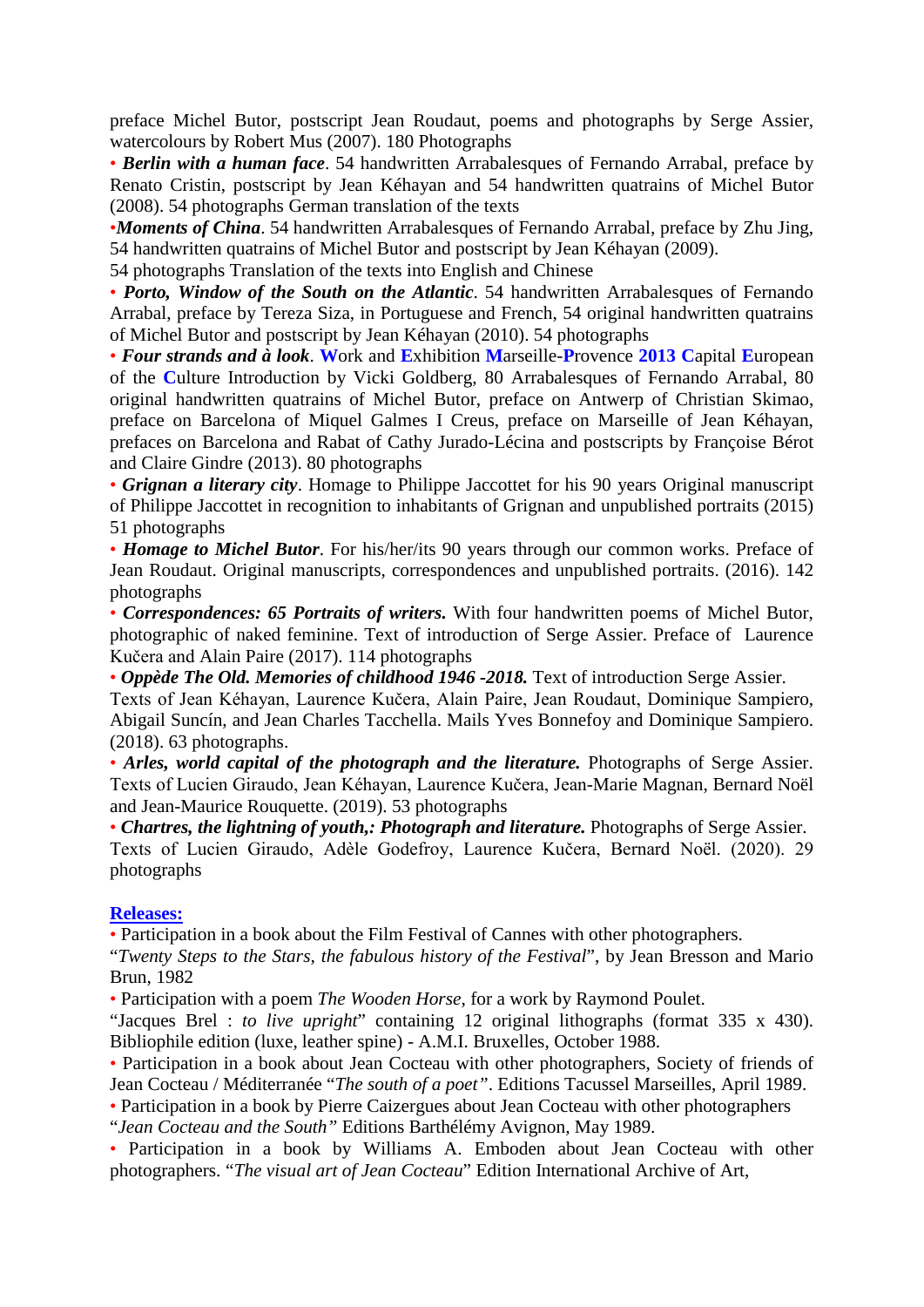LTD New York New York, July 1989 (USA)

• Participation in an artistic plaque for 40 year of the port company *Socoma*. Marseilles, July 1990.

• Participation in an art calendar with other photographers for « *Old Port Club* ». Marseilles the two banks of the port, January 1997.

• Participation in a book by Edmonde Charles-Roux about Gaston Defferre. "*The Man of Marseilles*" (Grasset) April 2001 with other photographers 68 photographs of Serge Assier

• Participation in an interview by Bruna Donatelli with Michel Butor about the "*Venetian Legends*", in the magazine Igitur, October 2002, Rome. Annual magazine of modern language, literature and culture (Italy)

• Participation in an object-book "Michel Butor *: a viewfinder in my head"*, work published for the occasion of the exhibition "Michel Butor and his photographers", September 2002, by the Multimedia Library of Selestat.

• Participation in a plaque *uni(di)versité* of the French Embassy in Italy, cultural service B C L A, about the colloquium at Università degli Studi di Roma Tre. Colloquium "*White and Black, Black on White* Between Photography and Writing" May 2003 (Italy)

• Participation in a book "*White and Black, Black on White*. Between Photography and Writing" by Bruna Donatelli, "*Serge Assier dialogues with the writers"* May 2005. Liguori Editore (Italy).

• Participation in a book "*30 Authors, 30 Pictures"*: Towards a Brief History of Photography. Gianfranco Arciero, nuova arnica editrice (Italy). October 2005. Page 116 and 117 *Words and Pictures Photos Serge Assier*

• Participation in a catalogue "*Michel Butor*, *the nomad Writing"* of the National Library of France, May 2006. Pages 54, 55, 64 with Michel Butor a viewfinder in my head and *Chronicle of Rome*.

• Participation in a catalogue "*René Char"* of the National Library of France, April 2007. Page 213 with *eight solicitations and a song* and the poem *The hallucinating railway station*, as well as *Theater of life* portrait of René Char.

• Involvement to a book, Chronic public "*Album and portraits*" of Guy Mandery, at Hélio, October 2008. Page 11 Serge Assier, *the friend of poets*

• Work of commande pour the RTM "60 years of futures" homage to Governed it of Transportation of Marseille. Texs Jean Kéhayan / Photograph Serge Assier, december 2010.

• Involvement to a book "Reaction of author" of Bruna Donatelli, "The Cronique and the vision" Serge Assier and Michel Butor. December 2013. Artemide Editore (Italy).

• Tablet: Retrospective Serge Assier to the Ciotat of April 6 to June 2, 2019. Three places of expos. Blue Penitent chapel. Médiathèque Simone Veil. Eden – Theater movies.

#### **Conferences:**

• University of Rome III, Department of Comparative Literature (Italy). Conference under the title: "*With a view on Mount Olympus*". Wednesday, 17<sup>th</sup> of May 2000, about my work as an author -photographer "*Between the verb and the Picture*" and the writers who have written about these photographs

• Participation in a colloquium "*White and Black, Black on White*. Between Photography and Writing", University of Rome III, Faculty of Literature and Philosophy (Italy), on 5, 6 and 7 May 2003, with Michel Butor and Fernando Arrabal. Title of my presentation "*Dialogue with the writters"* Organizer and scientific advisor of this colloquium: Mrs Bruna Donatelli Departement of Comparative Literature. [http://www.cultframe.com/2007/02/bianco-e-nero](http://www.cultframe.com/2007/02/bianco-e-nero-nero-su-bianco-tra-fotografia-e-scrittura-un-libro-a-cura-di-bruna-donatelli/)[nero-su-bianco-tra-fotografia-e-scrittura-un-libro-a-cura-di-bruna-donatelli/](http://www.cultframe.com/2007/02/bianco-e-nero-nero-su-bianco-tra-fotografia-e-scrittura-un-libro-a-cura-di-bruna-donatelli/)

• Participation in a colloquium "*Internationaal Tweedaagse Van by Vakfotograaf* "24th and  $25<sup>th</sup>$  of October 2004. Antwerp (Belgium).

• Participation in the International Meetings of Lure *Summer week 2005 "Journey in a typo class*" Lurs-en-Provence (Alps of Haute-Provence) –  $21<sup>th</sup>$  to  $27<sup>th</sup>$  of August 2005.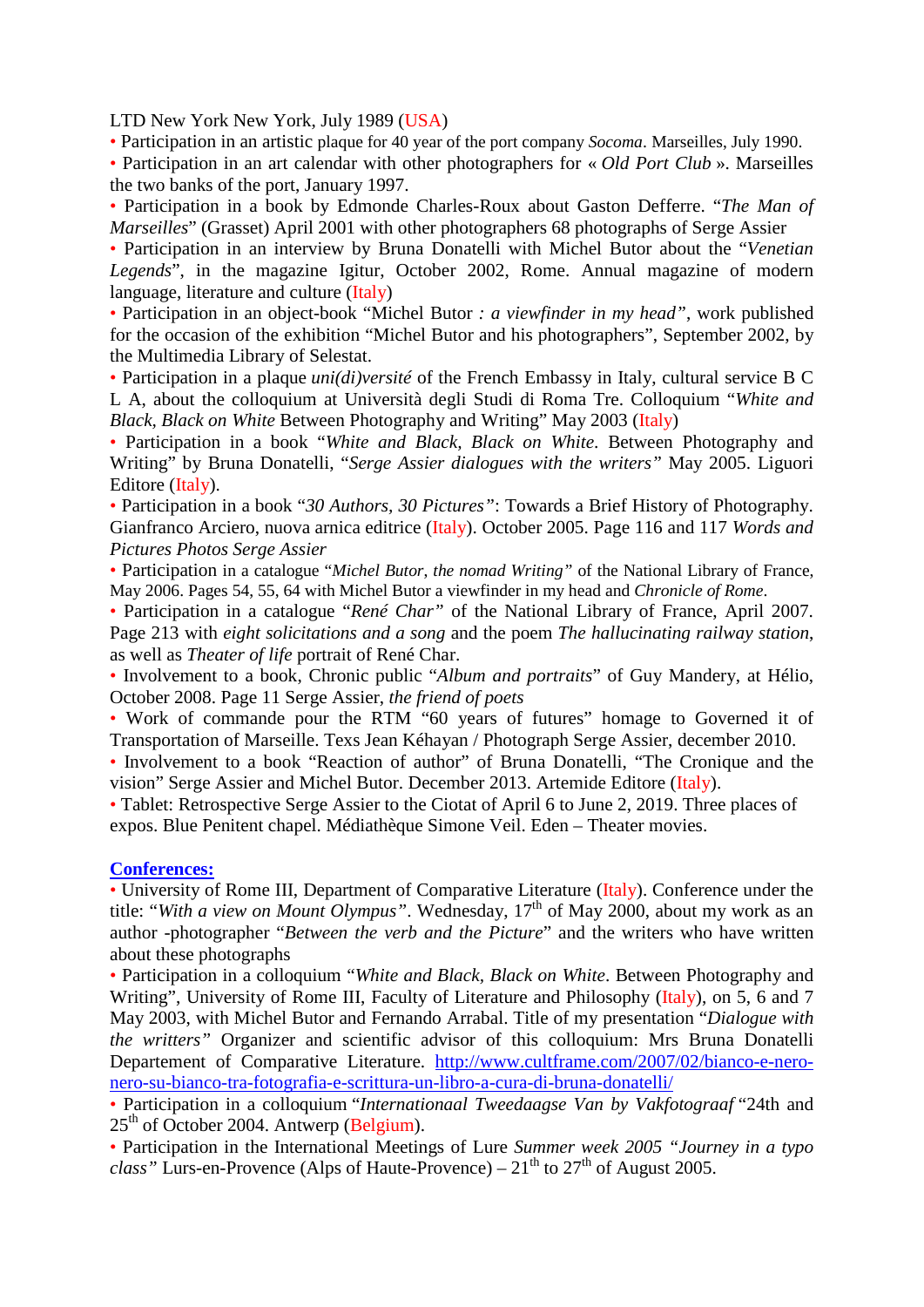• Conference "*Between the verb and the picture"* with literary authors. Institut d'Estudis Fotogràfics of Catalunya Barcelona (Spain) Photographic School, Monday 12 February 2007

• Participation in the  $15<sup>th</sup>$  Congress of GNPP in Deauville – on 4-5-6<sup>th</sup> of March 2007.

• Conference "*Between the verb and the picture".* Projection of my photographic work with the association "*Looks on the paintings"* in Sausset-les-Pins, Friday 14 December 2007

• Involvement to the symposium "*Word and picture: illustrated books, books of art*, *strips drawn*" Università Studi degli di Roma Tre, Facultà di lettere e Filosofia (italy), the 18, 19, 20 and 21 may 2010, with Jean Kéhayan and Bruna Donatelli. Title of my conference "*Books with the literary*" authors Promoter and scientific person responsible of this symposium: Mrs. Bruna Donatelli. Compared literature department

• Conference "*Walk Photographic*" retrospective on the work and works of Serge Assier to the 45<sup>th</sup> Photographic Lounge of Allauch, Thursday 21 April 2011 to 21h.

• Conference "*Of the press photograph to the photograph*" Serge Assier and Hans Silvester, to the Casino of Dax, Sunday 2 October 2011. In the setting of the  $1<sup>st</sup>$  Festival of Photograph "*Portraits of the world, the world in portraits*" to Dax of the 1<sup>st</sup> to October 29, 2011

• Conference "Of the press photograph to the photograph" Serge Assier to the Pavilion **M**

Esplanade Villeneuve Bargemon in Marseille May 5 and 12, 2013 and to the **S**pace **C**ulture 42, The Canebière Marseille May 16 and 18, 2013 in the setting of its exhibitions photographic and literary "Homage to René char" and "Four strands and a look" labellisée Marseille-Provence 2013 Capital European of the Culture.

• Conference "Of the press photograph to the photograph" Serge Assier to the Library Paul Eyriac of Bessegès, Friday 27 September 2013. In the setting of the Meeting Cévenoleses of the Photograph "*Intimate*" *Fragments* of the 23 to September 29, 2013.

• Conference Spaces Culture 42 The Canebière **M**arseille. Wednesday 18 March 2015 to 17h Serge Assier "*Of the press photograph to the photograph*"

• Conference Spaces Culture 42 The Canebière **M**arseille. Saturday 28 March 2015 to 15h Serge Assier "*Rencontre and dedication and signature of works*"

• Conference Faculty Sciences Aix-Marseille – University Saint Charles **M**arseille. Thurday 21 Mai 2015 to 18h Michel Butor and Serge Assier "*Photographie and Poetry*"

• Conference Spaces François Mitterrand **A**llauch. Friday 22 Mai 2015 to 19h

Serge Assier "*Of the press photograph to the photograph*"

• Conference «Between the verb and the picture» University of the Available Time. Salle Baugnies of Saint – Marceaux To the Ciotat, Monday 13 May 2019.

#### **Albums of photographs:**

• *3140 square meters on the Old Port*. In the publishing house of Est Républicain, June 1987. Photographs and introduction by Serge Assier Text by Philippe Larue

• *The Hooky Corsica*. June 1992. Preface by Edmonde Charles-Roux, text by Jean-René Laplayne and legends of photographs by Marie-Christine Bretzner.

• *L'Estaque*. June 1992. Introduction of Serge Assier, preface of Robert Pujade "intimate" Outside and 54 original handwritten quatrains of Michel Butor. Drawn work to 2000 copies.

• *L'Estaque*. July 1992. Drawn work to 2000 with 16 photographs by Serge Assier and the original manuscripts of Michel Butor, by Editions General. Have been pulled of the original edition of this work, 300 copies, of which 53s first copies numbered from I to LIII and 247 copies out trade numbered from 1 to 247 Éditions Générales 1992, CAUE des Bouches-du-Rhône.

• *In the shadow of the ladies*. June 1994. Introduction by Serge Assier, preface by Jean Andreu, poems original manuscripts by Michel Butor.

• *A budding Venetian Lady*. February 1996. Layout and original handwritten texts of Michel Butor, for the seven years of my daughter Pia Original edition, not for sale, numbered from 1 to 100 with 10 photographs. Drawn work to 100 copies.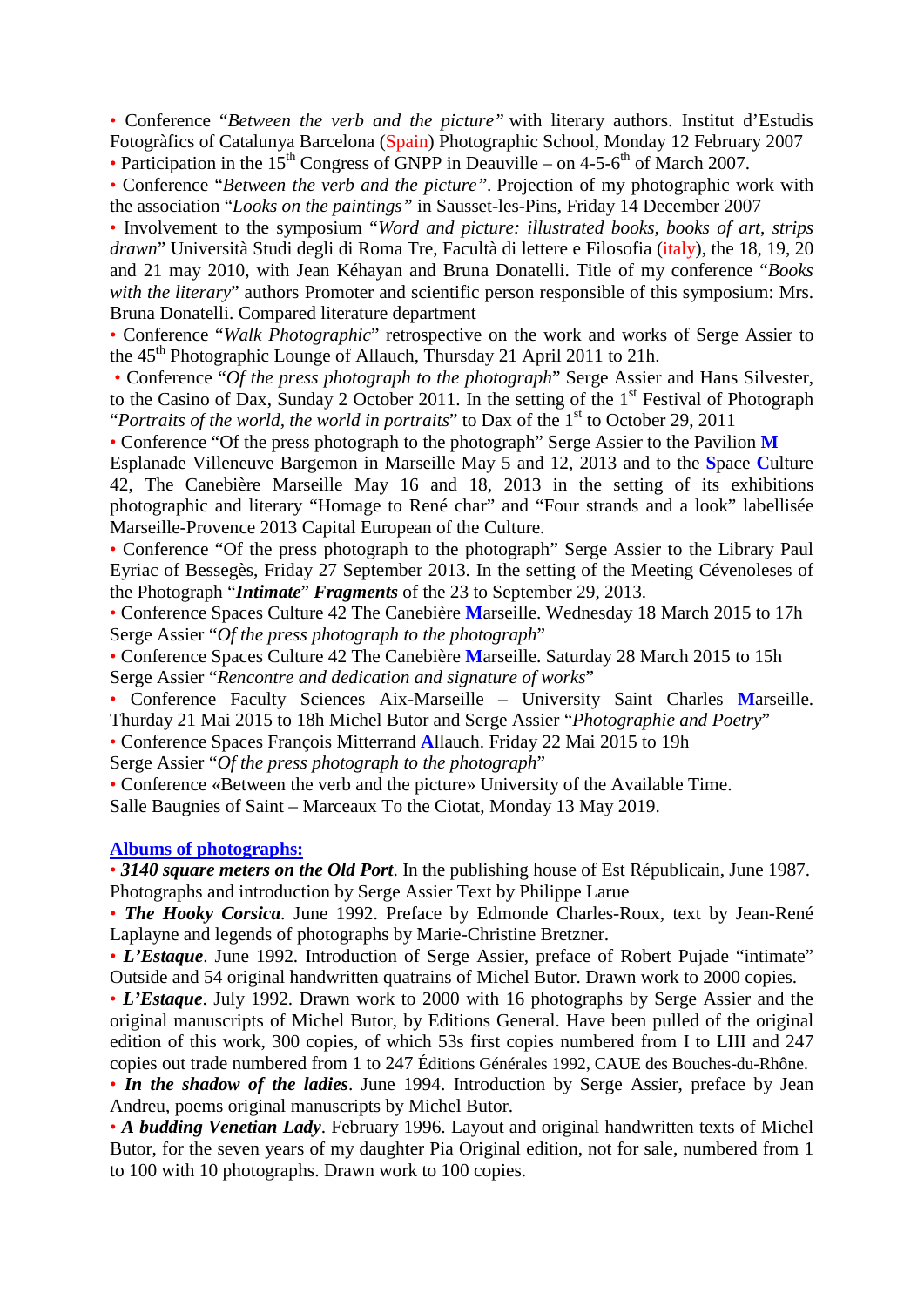• *The Hooky Corsica*. June 1996. Text by Eliahu Lemberger Éditions The Museum of Photography at Tel-hai Industrial Park, in English and Hebrew (Israel)

• *Theater of life*. June 1996. Introduction by Serge Assier, preface Ivan Levaï, texts handwritten by Fernando Arrabal, Michel Butor, Florette Lartigue, Andreï Makine, Edmonde Charles-Roux, André Villers. Letters : Yves Bonnefoy, René Char, Robert Doisneau, Jacques-Henri Lartigue.

• *Songs of Lorraine*. January 1997. Introduction by Denis Theisse, preface by Louis Mesplé, texts by Olivier Quelier, poems and photographs by Serge Assier and handwritten legends of the photographs by Marie-Christine Bretzner. Edition Cultural Center Jacques-Brel of Thionville

• *Songs of Lorraine*. May 1998. Texts by Miquel Galmes i Creus, Antonio Molinero Cardenal, Louis Mesplé, Serge Assier and Marie-Christine Bretzner Edition: Institut d'Estudis Fotogràfics of Catalunya, Barcelona, in Catalan and Spanish (Spain). Drawn work 1200 copies with 11 photographs for the presentation of the exhibition from  $23^{\text{rd}}$  of April to  $22^{\text{sd}}$  of May 1998 at the Institut d'Estudis Fotogràfics of Catalunya.

• *Tunisia, a country in a cage*. April 1999. Text by Jean Kéhayan Drawn work to 700 copies with 27 photographs for the presentation of the exhibition from  $26<sup>th</sup>$  of April to  $30<sup>th</sup>$  July 1999 at Shop 18, room to oils, Marseilles

• *With view on Mount Olympus*. November 1999. Prefaces by Jean Roudaut and Georges Fréris, 44 original handwritten quatrains of Michel Butor on the 44 photographs of the exhibition Drawn work to 500 copies.

• *Good Mistral*. November 2000. Introduction by Serge Assier, prefaces by Edmonde Charles-Roux and Jean Roudaut, 44 original handwritten quatrains of Michel Butor for the 44 photographs in relief of the exhibition in the catalog, the images have been created in anaglyphs for vision. Drawn work to 500 copies.

• *The Refuge's notebook - 26 photographs*. July 2001. Notebook 97 made in 2000 copies by the International Center of Poetry Marseilles (Old Charité) for the retrospective : Serge Assier / Michel Butor - Joint works – Writings / Photographs, with the original manuscripts and the correspondence.

• *Behind the Scenes in Venice*. January 2002. Introduction by Serge Assier, dialogue by Fernando Arrabal, postscript by Jean Kéhayan, 56 original handwritten quatrains of Michel Butor for the 56 photographs of the exhibition Drawn work to 500 copies.

• *The Ararat as a Memento*. January 2002. Preface and 21 quatrains handwritten by Serge Assier about the 21 photographs of Jean Kéhayan for the exhibition Drawn work to 300 copies.

• *Travel Documents - July / August 2001*. February 2002. Texts of Pia Bretzner-Assier, Jean Kéhayan, Michel Butor, for the  $13<sup>th</sup>$  birthday of my daughter Pia Original edition, not for sale, numbered from 1 to 100 with 1 photograph. Drawn work to 100 copies.

• *All the world is God in Barcelona*. February 2004. Layout and original texts handwritten by Fernando Arrabal, complaint handwritten by Michel Butor, texts by Jean Kéhayan and Jean Roudaut for the 15<sup>th</sup> birthday of my daughter Pia. Original edition, not for sale, numbered from 1 to 100 with 10 photographs. Drawn work to 100 copies.

• *Cannes, 20 Years of the film festival*. May 2004. Introduction by Serge Assier, dialogue by Fernando Arrabal, postscript by Jean Charles Tacchella and original handwritten texts of Michel Butor Drawn work to 500 copies

• *Chronicle of Rome*. November 2004. Dialogue by Fernando Arrabal, preface by Bruna Donatelli, postscript by Jean Roudaut and 49 original handwritten quatrains of Michel Butor For the 49 photographs of the exhibition Drawn work to 500 copies.

• *Good Mistral*. May 2005. Texts by Maria do Carmo Serém, Edmonde Charles-Roux and Michel Butor. Photographs by Serge Assier, stereoscopic pictures (Portugal)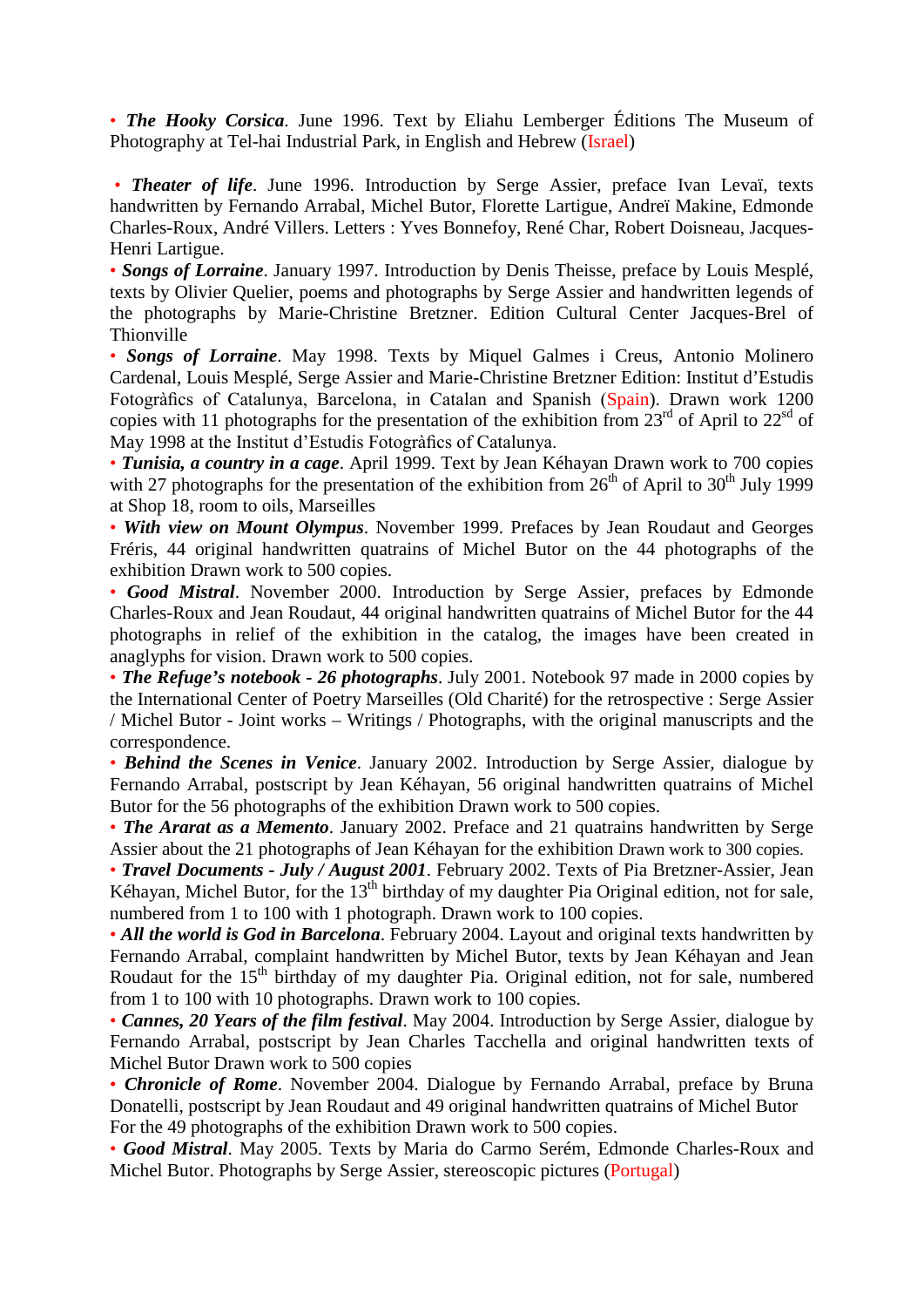Publisher: **N**orte**S**hopping / Fundaçào Belmiro by Azevedo: Silo-Espaço Cultural à Porto, with the support of Centro Português of Fotografia / Ministério da Cultura du Portugal. Drawn work to 1200 copies with 5 anaglyphs for the presentation of the exhibition from  $6<sup>th</sup>$ Of May to 12th of June 2005 at the Gallery Silo-Espaço Cultural of **N**orte**S**hopping

• *Chronicle of Rome*. May 2006. Texts of : Renato Cristin, Jean-Claude Crespy, Bruna Donatelli, Fernando Arrabal, Michel Butor and Jean Roudaut. Photographs of Serge Assier Edition: Italian Institute of Culture Berlin, in German, Italian and French languages (Germany). Drawn work to 1000 copies with 10 photographs for the presentation of the exhibition from the  $5<sup>th</sup>$  to the 19<sup>th</sup> of May 2006 at Italian Institute of Culture Berlin.

• *60-80: Serge Assier / Michel Butor*. July 2006. 56 Pages Preface by Claude Colin Retrospective: Serge Assier / Michel Butor – Joint works – Writings / Photographs, with the original manuscripts, the correspondence and 44 photographs. Design and texts handwritten by Fernando Arrabal and a text composed by René Char, for the exhibition around the  $37<sup>th</sup>$ Photographic Meetings of Arles from the  $1<sup>st</sup>$  to the  $20<sup>th</sup>$  of July 2006. Drawn work to 1000 copies.

• *60-80: Serge Assier / Michel Butor*. September 2006. 56 Pages Preface by Claude Colin Retrospective: Serge Assier / Michel Butor – Joint works – Writings / Photographs, with the original manuscripts, the correspondence and 44 photographs. Design and texts handwritten by Fernando Arrabal and a text composed by René Char, for the Marseilles exhibition at the Alcazar Library of Marseilles with a regional vocation and the Culture Space of Marseilles from  $19<sup>th</sup>$  of September to  $25<sup>th</sup>$  of October 2006. Drawn work to 1000 copies.

• *Good Mistral*. February 2007. Texts by Miquel Galmes i Creus, Carles E. Moner and Michel Butor Photographs by Serge Assier, stereoscopic images Edition: Institut d'Estudis

Fotogràfics by Catalunya. Drawn work to 1700 copies with 13 anaglyphs for the presentation of the exhibition from  $1<sup>st</sup>$  to  $28<sup>th</sup>$  of February 2007 at the Gallery of the Institut d'Estudis Fotogràfics by Catalunya in Barcelona (Spain).

• *For Pia***:** *I am a rat of the sewer…* Or *Venice and a rat of the sewer* February 2007 Model and edition by Serge Assier Cover, final note and calligraphic texts of Fernando Arrabal for the  $18<sup>th</sup>$  birthday of my daughter Pia Original edition, not for sale, numbered from 1 to 100 with 12 photographs of Serge Assier and a painting of Pia Bretzner-Assier. Drawn work to 100 copies. • *René Char - Serge Assier*. Joint works *Writings* / *Photographs* **1982** – **1988**.

April 2007. Introduction, poems and photographs of Serge Assier Watercolours of Robert Mus. Texts: René Char, Jean Andreu, Fernando Arrabal, Michel Butor and Jean Roudaut.

About the 180 photographs of the exhibition Work to the dran format 25x33 to 500 copies.

• *Berlin with a human face*. May 2008. 54 handwritten Arrabalesques of Fernando Arrabal, preface of Renato Cristin, postscript by Jean Kéhayan and 54 handwritten quatrains of Michel Butor about the 54 photographs of the exhibition. Translation of texts in German Drawn work to 500 copies

• *Moments of China*. May 2009. 54 handwritten Arrabalesques of Fernando Arrabal, preface by Zhu Jing, 54 handwritten quatrains of Michel Butor about the 54 photographs of the exhibition and postscript by Jean Kéhayan. Translation of texts in English and Chinese Drawn work to 500 copies

• *Porto, Window of the South on the Atlantic*. May 2010. 54 handwritten Arrabalesques of Fernando Arrabal, preface by Tereza Siza, in Portuguese and French, 54 handwritten quatrains of Michel Butor and postscript by Jean Kéhayan. Drawn work to 500 copies.

• *66-80: Serge Assier / Fernando Arrabal*. March 2012. Preface by Michel Butor. Retrospective: Serge Assier / Fernando Arrabal – Joint works – Writings / Photographs, with the original manuscripts, the correspondence, design and 76 photographs, and a text by René Char, for the exhibition around the  $43<sup>th</sup>$  Photographic Meetings of Arles from the  $1<sup>st</sup>$  to the 24<sup>th</sup> of July 2012 and by the International Center of Poetry *Marseilles* (Old Charité) from 30<sup>th</sup> November 2012 to 26<sup>th</sup> January 2013. Drawn work to 1000 copies 80 pages.

• *The notebook of the shelter - 5 photographs*. December 2012. Notebook drawn N°218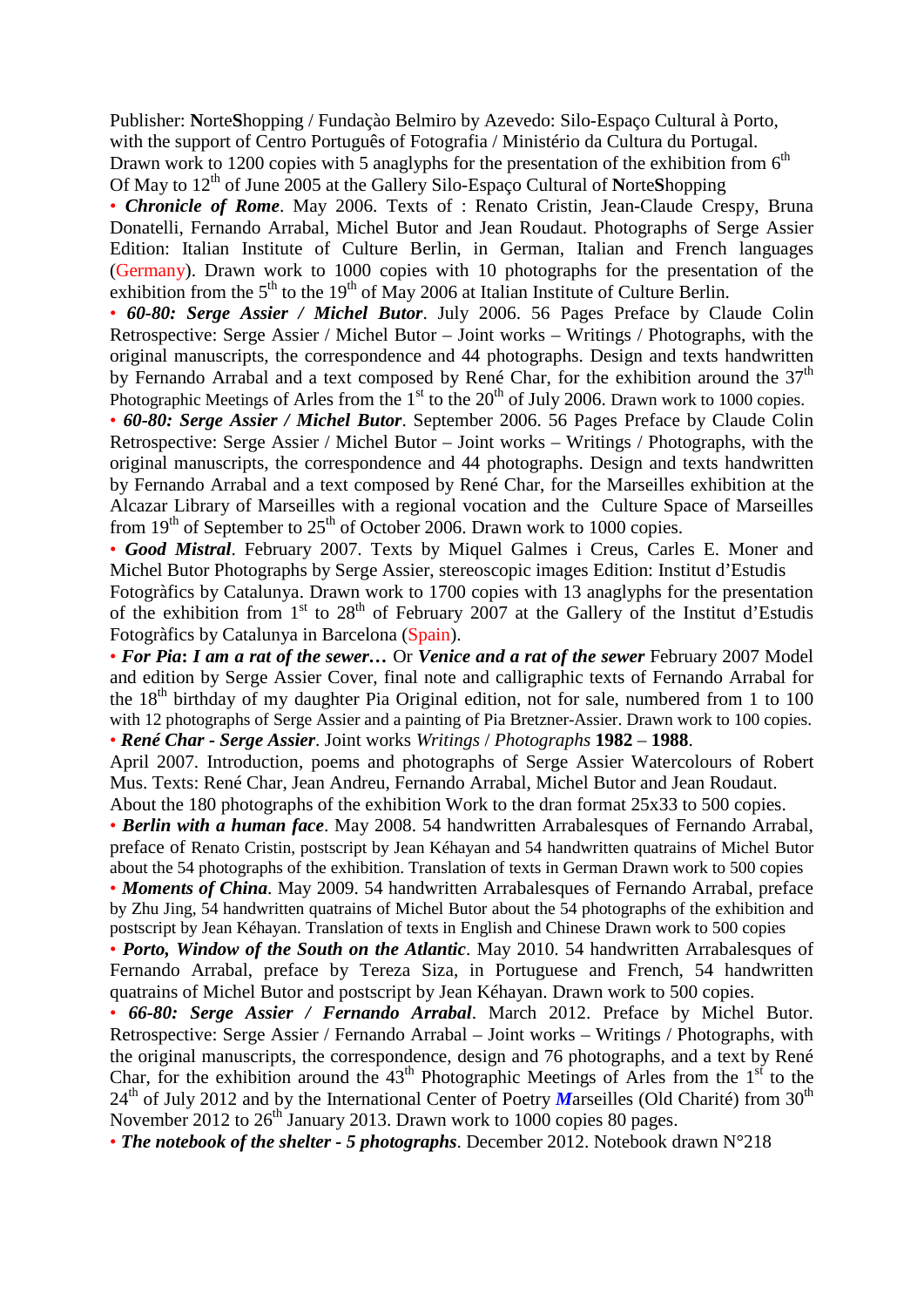to 2000 copies by the International Center of Poetry *M*arseille (Old Charity) for the retrospective: Serge assier / Fernando Arrabal - **C**ommon **W**orks - *Writings* / Photographs, with the original manuscript and exchanges of mails.

• *Four strands and a look*. January 2013. **W**ork and **E**xhibition **M**arseille-**P**rovence **2013 C**apital **E**uropean of the **C**ulture Photographic and literary works on four City – Harbor: Antwerp – Barcelona – Marseille – Rabat, 20 photographs on each of this four City – Harbor. Introduction by Vicki Goldberg, 80 Arrabalesques of Fernando Arrabal, 80 handwritten quatrains of Michel Butor, preface on Antwerp of Christian Skimao, preface on Barcelona of Miquel Galmes I Creus, preface on Marseille of Jean Kéhayan, prefaces on Barcelona and Rabat of Cathy Jurado-Lécina and postscripts of Françoise Bérot and Claire Gindre. Drawn work to 500 copies 224 pages.

• *68-85: Serge Assier / Jean Roudaut*. June 2014. Preface by Michel Butor. **W**orks **C**ommon - *Writings* / Photographs, with the original manuscripts, correspondences and 33 photographs, for the exhibition around the 45<sup>th</sup> Meet of Arles July 2014, then Space Culture Marseilles, February / April 2015 Drawn work to 1000 copies 96 pages.

• *69-90: Serge Assier / Philippe Jaccottet*. April 2015. **C**ommon works - *Writings* / Photographs Original manuscript of Philippe Jaccottet A homage to inhabitants of Grignan with 51 photographs. Drawn work to 1000 copies 92 pages.

• *70-90: Serge Assier / Michel Butor*. January 2016. Common works –Writings / Photographs Originaux manuscripts of Michel Butor. Preface of Jean Roudaut with 145 photographs. Drawn work to 1000 copies 160 pages.

• *Correspondences: 65 Portraits of writers*. February 2017. Text of introduction Serge Assier. Preface of Laurence Kučera and Alain Paire. Drawn work to 1000 copies 148 pages

• *Oppède The Old. Memories of childhood 1946 -2018.* January2018. Text of introduction Serge Assier. Texts: Jean Kéhayan, Laurence Kučera, Alain Paire, Jean Roudaut, Dominique Sampiero, Abigail Suncín, and Jean Charles Tacchella. Mails Yves Bonnefoy ans Dominique Sampiero. Drawn work to 1000 copies 172 Pages.

• *Arle, world capital of the photograph and the literature.* January 2019. Photographs of Serge Assier. Texts of Lucien Giraudo, Jean Kéhayan, Laurence Kučera, Jean-Marie Magnan, Bernard Noël and Jean-Maurice Rouquette. Drawn work to 1000 copies 156 Pages

• *Chartres, the lightning of youth,: Photograph and literature. January 2019. Photographs of* Serge Assier. Texts of Lucien Giraudo, Adèle Godefroy, Laurence Kučera, Bernard Noël. Drawn work to 500 copies 89 Pages

#### **Tablets of collective exhibitions of photographs:**

• The public eye presents: The  $1<sup>st</sup>$  Photographic meetings of the "Panier" from  $5<sup>th</sup>$  of September to 8<sup>th</sup> of October 1995. Exhibition "The Panier"

• 30 years of photography with 30 photographers from 12<sup>th</sup> of April to 5<sup>th</sup> of May 1996. For the 30<sup>th</sup> Photographic exhibition of Allauch 1967 / 1996 By Phocal Exhibition "*Behind the Scenes in Venice"*

• Exhibition Fiest'Arts: Fiesta of the Souths: Dock of the Souths – Marseilles – October 1997. Exhibition "*L'Estaque"* in boxes of sardines

• French Institute of Thessaloniki (Greece). Exhibition from 30<sup>th</sup> of October to 21<sup>th</sup> of November 1998. Exhibitions "*3140 square meters on the Old Port"* - *"L'Estaque*" – "*In the shadow of the ladies"*.

•  $4<sup>th</sup>$  Internazionale di Fotografia From  $8<sup>th</sup>$  to  $23<sup>th</sup>$  of May 1999 Cultural Center F. Fabbri in Sologhetto. Municipality of Pieve di Soligo - TV - (Italy). Exhibition "*The Hooky Corsica"*

• Crossing Perspectives: Hungary-Provence.7 Hungarian Photographers and 7 French Photographers. Aix-en-Provence. From 1<sup>st</sup> October to 15<sup>th</sup> of November 2001 Exhibition "*L'Estaque*"

• Crossing Perspectives: Retrospective of French and foreign photographers who had already exhibited in Aix-en-Provence in the past. From  $6<sup>th</sup>$  of October to  $10<sup>th</sup>$  of November 2008 Exhibition "*Theater of life"*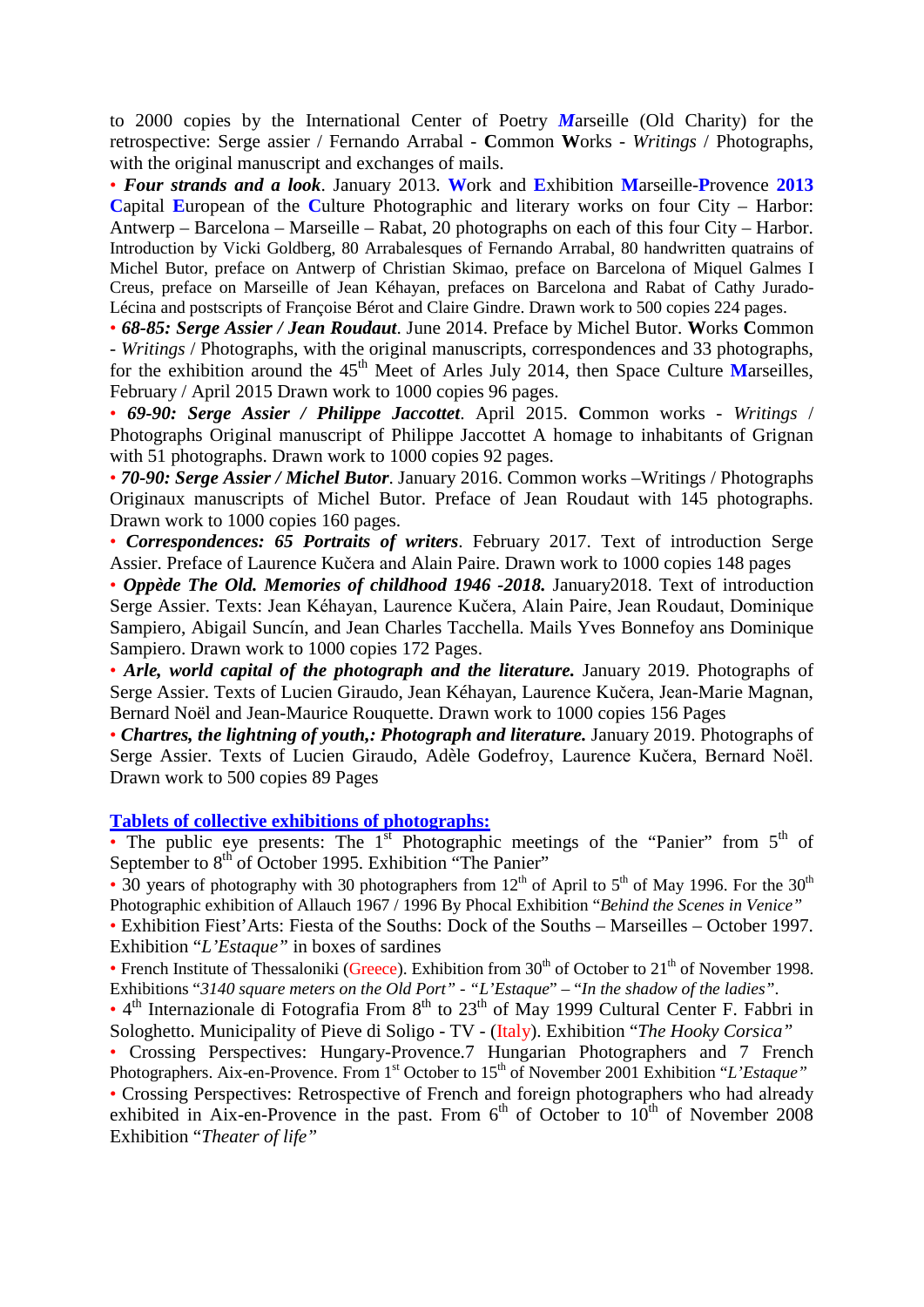• Marghera Fotografia 1983 / 2008. 25 years of pictures by author-photographers with 90 photographers. Exhibition Space Auditorum Monteverdi from  $15<sup>th</sup>$  of November to  $5<sup>th</sup>$  of December 2008 Exhibition "*Songs of Lorraine"* Venice-Marghera (Italy)



# **Personal Exhibitions**

*First exhibition, prefaced by René Char. 70 photographs*

*Arles*: XV<sup>th</sup> International Meetings of Photography. July 1984 (see catalog of the IMP) House of the Young

*Marseilles*: Museum of the Old Charity (Allende Hall). September - October 1984 (see Gazette of la Charity)

*Nancy*: IV<sup>th</sup> International Biennale of Picture (Opéra-théâtre place Stanislas). January 1985 (see catalog of the Biennale)

*Thionville*: Art Gallery of the Cultural Center Jacques Brel. September 1985 *Lyon*: "October of Arts", library of la Part-Dieu. October 1985

**Epinal:** 27<sup>th</sup> International Festival of Picture (Cultural Center). June 1988

*2nd exhibition "Eight solicitations and a song" 101 photographs Photographic poems Texts by René Char*

*Arles*: XVI<sup>th</sup> International Meetings of Photography. July 1985 (see catalog of IMP published by the magazine Clichés) Chapel Saint-Martin

*Maromme*: Guest of honour at the 6<sup>th</sup> Photographic meeting of Maromme

(Seine-Maritime) October 1986. The New House of Culture Pélissier

*Mougins*: Museum of Photography. June - July 1987

*Poitiers*: House of Culture and Leisure activity. November 1987

*Toulouse*: Forum of the Cordeliers, University of Toulouse Le Mirail. January - February 1988 *Marseilles*: Museum of the Old Charity (Imerec Hall). July 1988. The context of Marseilles' summer *Pont-à-Mousson*:  $X^{th}$  anniversary of the International Biennale of Picture of Nancy. January 1989. Abbey of Prémontrés (see catalog of the Biennale), decentralized exhibition

> *3rd exhibition "3140 square meters on the Old Harbour" 57 photographs Texts: Serge Assier and Philippe Larue*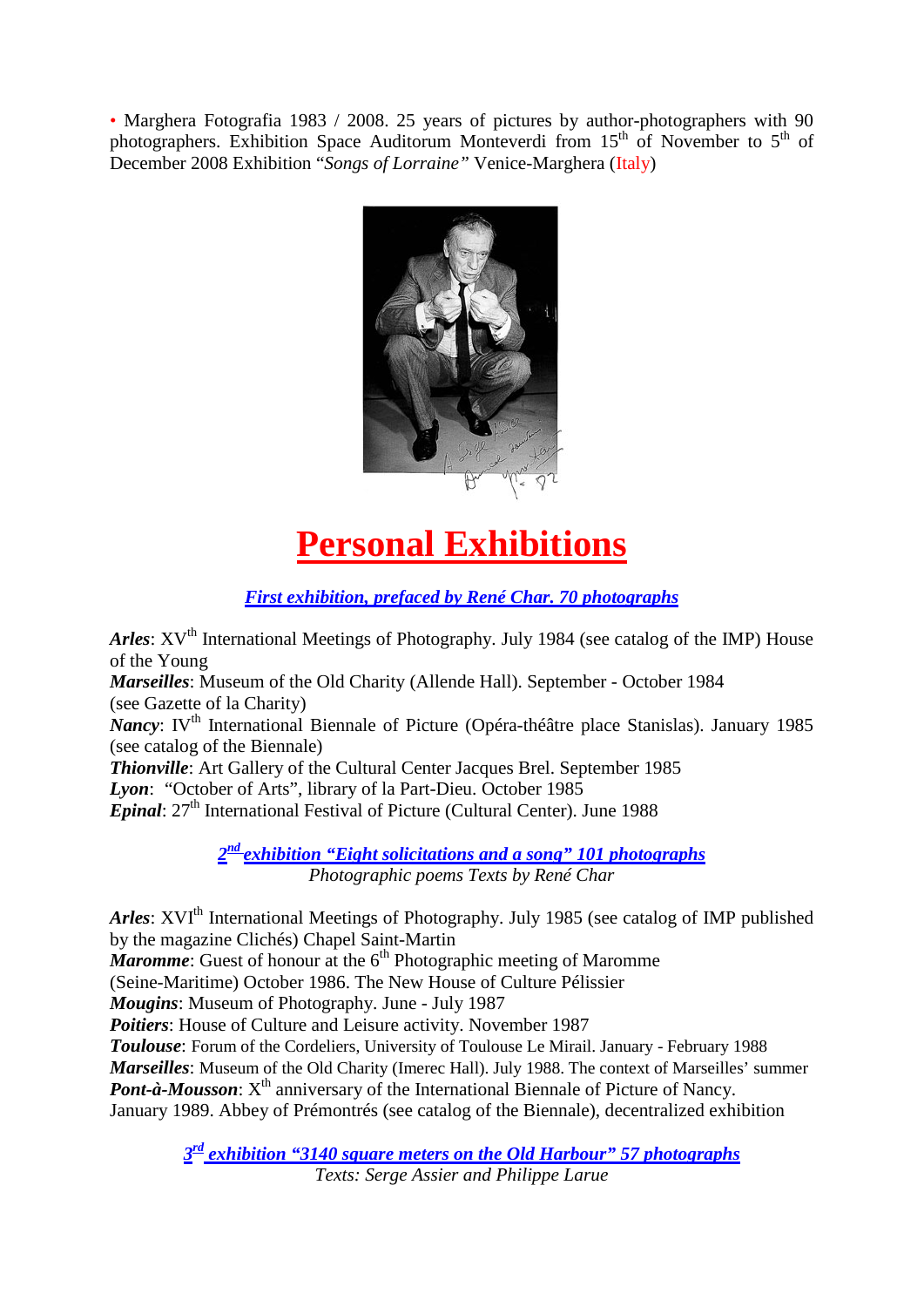*Nancy*: V<sup>th</sup> International Biennal of Picture. January 1987. Congress Palace (See catalog of the Biennale)

*Marseilles*: Museum of History, in the context of Marseilles' summer. June - September 1987. Projection of photographs on the sails of the Amadeus sailboat, moored to the Belgian quay, on an original music by Jacques Diennet, of the GMEM - 24 June 1987. The context Of Marseilles' summer

*Epinal*: 27<sup>th</sup> International Festival of Picture. The Bailly's House, Vosges square. June 1988 *Bastia*: House of Youth and the Culture. November - December 1989

*Allauch*: Guest of honour at the 24<sup>th</sup> Photographic Meetings. April - May 1990 Gallery of The Vieux-Bassin

*Arles*: Around the XXI<sup>th</sup> International Meetings of Photography in the neighborhood of the meeting. Youth House - July 1990 outside of the IMP, 6-7-8 July Projection of photographs on large screen on the front of the Youth House, with contemporary music by Jacques Diennet, of the GMEM *La Rochelle*: Carré Amelot September - October 1993

*Thessaloniki*: Photographiko Kentro Thessalonikis October - November 1998 (Greece).

#### *4th exhibition "Songs of Lorraine" 53 photographs*

*Texts: Serge Assier, Louis Mesplé, Bruno Brel and Marie-Christine Bretzner*

**Thionville**:  $X^{th}$  anniversary of the International Biennale of Picture of Nancy. January 1989. Gallery of the Cultural Center Jacques Brel, (see catalog of the Biennale), decentralized exhibition *Nancy*: Municipal Gallery of the City Hall, Stanislas square. June - July 1988

*Saint-Dié-des-Vosges*: Municipal Museum Photo Gallery. July - August 1989

*Aix-en-Provence*: 3rd Photographic Festival. October 1989. (Artothèque of Méjanes Space) *Arles*: Around the XXI<sup>th</sup> International Meetings of Photography in the neighborourhood of the meeting. Gallery of Credit Mutual - July 1990 outside of the IMP, 6-7-8 July Projection of photographs on large screen on the front of the Youth House, with contemporary music By Jacques Diennet, of the GMEM

*Nice*: Gallery of Castle-Graphic Space. October - December 1991

*Knokke-Heïst*: 14<sup>th</sup> International Photofestival. May 1992 (see catalog) (Belgium)

*Barcelona*: Institute of Estudis Fotografics de Catalunya for the 25<sup>th</sup> anniversary of the Institute (see catalog). April - May 1998 (Spain).

*Venice*: Marghera Fotografia 2000 Exhibition Room Monteverdi Venice - Marghera January 2000 (Italy)

*Saarbrücken*: Popular University - Stadtverbande Saarbrücken - Popular University. October 2001 (Germany).

*Perpignan*: Théodore Monod Hall - Protestant Temple. September 2004. Around the 16<sup>th</sup> International Photojournalism Festival of Perpignan "Visa for the Image of Perpignan » *Venice*: A photograph in the context of the 25th anniversary of Marghera Fotografia. From  $15^{th}$  of November to  $5^{th}$  of December 2008 (Italy)

*5th exhibition "The Hooky Corsica" 53 photographs*

*Texts: Edmonde Charles-Roux, Jean-René Laplayne and Marie-Christine Bretzner*

*Arles*: Around the XXIII<sup>th</sup> International Meetings of Photography. Young House July 1992. (see catalog of the IMP published by Maeght) *Bastia*: House of the Young and of Culture. October 1992

*Corté* : Palazzu Naziunale. November 1992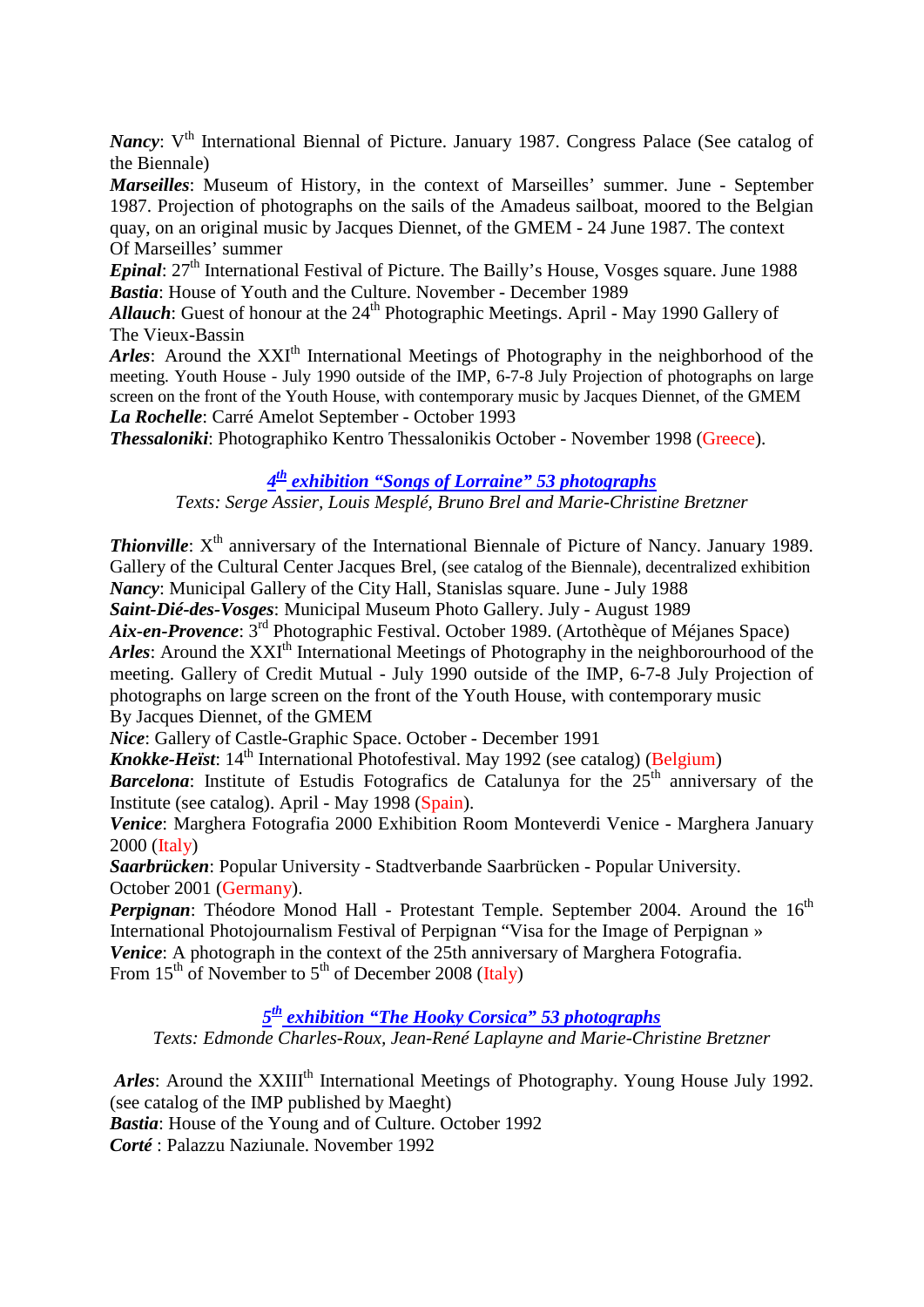*Nancy*: VIII<sup>th</sup> International Biennale of Picture. January 1993 (see catalog of the Biennale) Photographic Gallery of The Book's Hall

*Marseilles*: Gallery of the Squirrel Space. March 1993

*Upper Galilee*: The Museum of Photography Al Tel-hai Industrial Park, (see catalog).

June - December 1996 (Israel).

*Pieve di Soligo*: 4<sup>th</sup> Internazionale di Fotografia, Cultural Center F. Fabbri in Solighetto (TV), (see catalog). May 1999 (Italy)

*Milan*: Gallery AGFA. May - June 2000 (Italy).

*Elne*: Multimedia Library of Elne. September 2002 at Imag'in'off, around the  $12<sup>th</sup>$ International Photojournalism Festival of Perpignan "Visa for the Image of Perpignan"

*Villeneuve-de-la-Rivière*: Mas del Padri in the context of the  $12<sup>th</sup>$  edition of "Glances" Photographic Meetings. May - June 2003

*Marseilles*: 10 photographs in the context of the second Phocéa Photographic Meetings. Phocéa Gallery with the award "Serge Assier" to the laureates October 2006 *La Trinité* : Médiathèque Quatreses paths. September / October 2010

## *6th exhibition "The Estaque" 54 photographs*

*Texts: Serge Assier, Michel Butor and Robert Pujade*

*Arles*: Around the XXIII<sup>th</sup> International Meetings of Photography. Gallery of Credit Mutual July 1992 (see catalog of the IMP published by Maeght)

*Marseilles*: Gallery The glass roof of the Alhambra Ciné Marseilles. Sept - October 1992 **Thionville**: VIII<sup>th</sup> International Biennale of Picture of Nancy. January 1993 (see catalog Of the Biennale) Art Gallery of the Cultural Center Jacques Brel, decentralized exhibition *Saint-Martin de Crau*: Center for Cultural Development. May 1993 *Mougins*: Museum of Photography. July - September 1993 *La Rochelle*: Astrolabe. September - October 1993 *Sallaumines*: House of Art and Communication. January - February 1994 *Barcelona*: Fundaciô Josep Comaposada for the 9<sup>th</sup> Photographic Spring 98 (See official catalog). April - May 1998 (Spain). *Thessaloniki*: French Institute of Thessaloniki. October - November 1998 (Greece) *Marseilles*: International Center of Poetry Marseilles (Old Charity). Summer 2001 July-August-September *Perpignan*: Olympus Gallery. September 2001. Festival off, around the 13<sup>th</sup> International Photojournalism Festival of Perpignan "Visa for the Image of Perpignan" *Sélestat*: Exhibition about "Michel Butor and his photographers" - Multimedia Library of Sélestat. October - November 2002. Original manuscripts of the exhibition with 3 Photographs: 1-3-51

*Colmar*: Exhibition about "Michel Butor and his photographers" - Library of Colmar. December 2002 - January 2003. Original manuscripts of the exhibition with 3 Photographs: 1-3-51 *Marseilles*: 10 photographs in the context of the First Phocea Photographic Meetings.

Phocea Gallery with the award "Serge Assier" to the laureates October 2004

*Châtenay-Malabry*: Movies the Rex. September 2011. In the setting of the 10<sup>th</sup> edition of the Festival of film-maker "Movie" Landscapes in homage to Robert Guédiguian

*Coudoux*: Village hall. October 2012. In the setting of the contest Photo the Coudoucens.

#### *7th exhibition " In the shadow of the ladies" 101 photographs Photographic poems Texts: Serge Assier, Michel Butor and Jean Andreu*

*Arles*: Around the XXV<sup>th</sup> anniversary of the International Meetings of Photography. Gallery of the Carmeses, 4 kick some Carmeses. Serge Assier. July 1994 (see catalog of the IMP)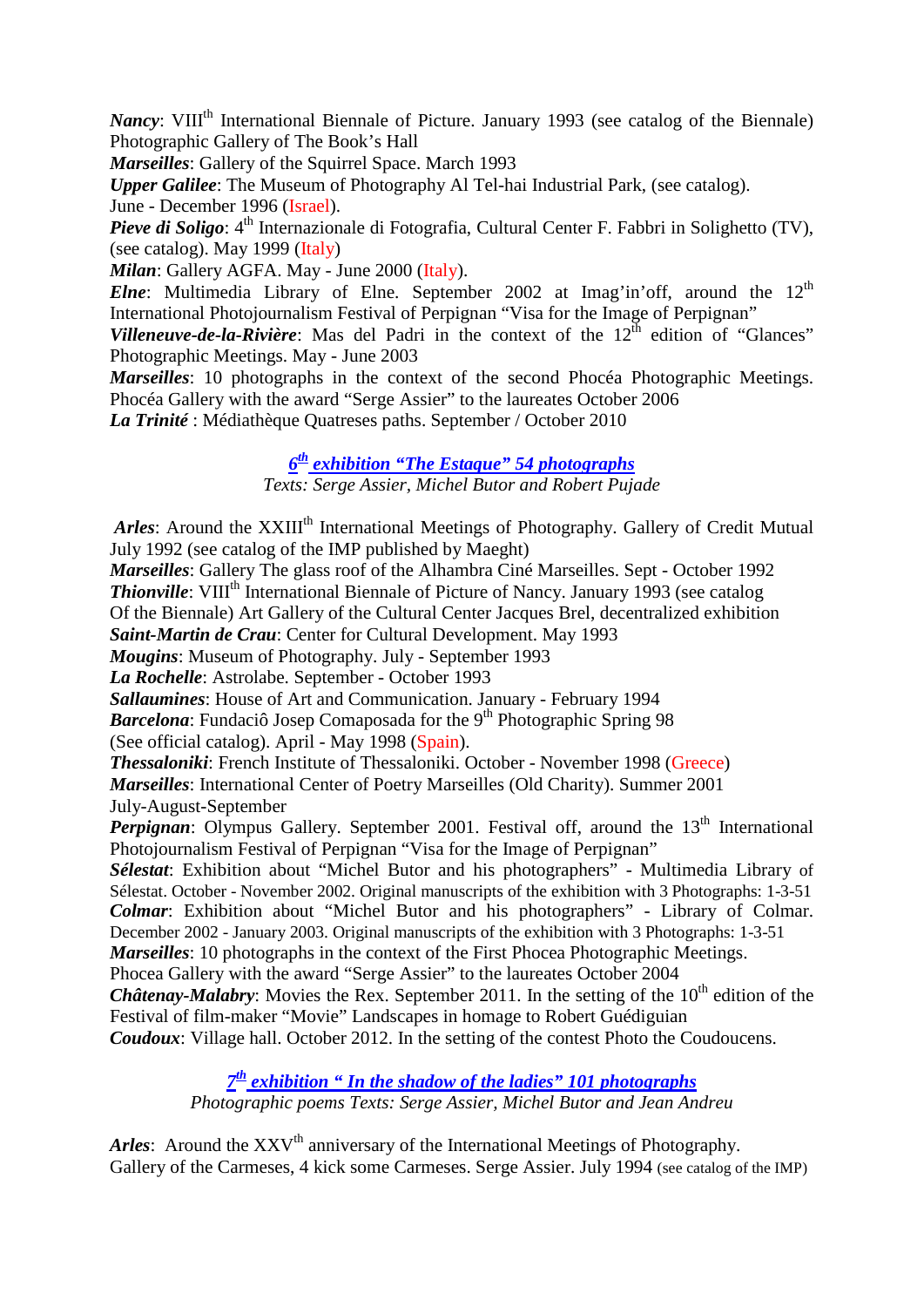*Nancy*: IX<sup>th</sup> International Biennale of Picture. December 1994 (see catalog of the Biennale) Congress Palace

*Thionville*: Art Gallery of Cultural Center Jacques Brel. February 1995

*Venice*: Gallery (Da Tura) - Hôtel Bologna Via Piave 214 Venice Mestre. November - December 1995 (Italy)

*Thessaloniki*: French Institute of Thessaloniki. October - November 1998 (Greece) *Marseilles*: International Center of Poetry Marseilles (Old Charity). Summer 2001 July -August - September

Perpignan: Kings' Palace of Majorca. September 2003. Festival off, around the 15<sup>th</sup> International Photojournalism Festival of Perpignan "Visa for the Image of Perpignan"

## *8th exhibition "Theater of life" 69 photographs*

*Twenty years of photojournalism. Texts: Serge Assier and Ivan Levaï*

*Arles*: Around the XXVII<sup>th</sup> International Meetings of Photography. Gallery of Credit Mutual July 1996 (see catalog of the IMP)

**Thionville**: X<sup>th</sup> International Biennale of Picture. January 1997 (see catalog of the Biennale) Art Gallery of the Cultural Center Jacques Brel, decentralized exhibition.

Perpignan: Olympus Gallery. September 2001. Festival off, around the 13<sup>th</sup> International Photojournalism Festival of Perpignan « Visa for the Image of Perpignan »

*Aix-en-Provence*: 13 Photographs in the context of "*Crossed Glances"*. Retrospectives of the Obscure Fountain from  $6<sup>th</sup>$  of October to  $10<sup>th</sup>$  of November 2008

*Marseille*: 30 photographs Jacques Restaurant. 20 January to March 20, 2011.

*9th exhibition "Tunisia, country in cage" 27 photographs Text: Jean Kéhayan*

*Marseilles*: The shop, 18 place to oils. April - July 1999

*Elne*: Gallery of the City Hall, town hall of Elne. September 2002 at Imag'in'off, around the 14<sup>th</sup> International Photojournalisme Festival of Perpignan. "Visa for the Image of Perpignan" *Ventabren*: VAC Gallery; Ventabren Contemporary Art. Mill of Ventabren - Les Bonfils November 2002

*Arles*: Around the XXXIV<sup>th</sup> International Meetings of Photography. Gallery of Associations' House July 2003

> *10th exhibition "With view on Mount Olympus" 44 photographs Texts: Michel Butor, Georges Fréris and Jean Roudaut* <https://www.journalzibeline.fr/programme/47998/>

*Marseilles*: Gallery of the Ovoïde - Departement Administration Building. November 1999 *Arles*: Around the XXXI<sup>th</sup> International Meetings of Photography. Gallery of Associations' House July 2000.

**Thessaloniki:** Around the XIII<sup>th</sup> Photosynkyria by Thessaloniki. Italian Institute of Culture of Thessaloniki March 2001. With the support of the University Aristotle of Thessaloniki - Letters' Faculty - Department of French language and Literature (Greece)

*Marseilles*: International Center of Poetry Marseilles (Old Charity) summer 2001. July - August - September

*Thionville*: Art Gallery of the Cultural Center Jacques Brel. September 2001

*Perpignan*: Gallery (Behind the Curtain). September 2002 at Imag'in'off, around the 14<sup>th</sup> International Photojournalism Festival of Perpignan. "Visa for the Image of Perpignan" *Sélestat*: Exhibition about "Michel Butor and his photographers" - Multimedia Library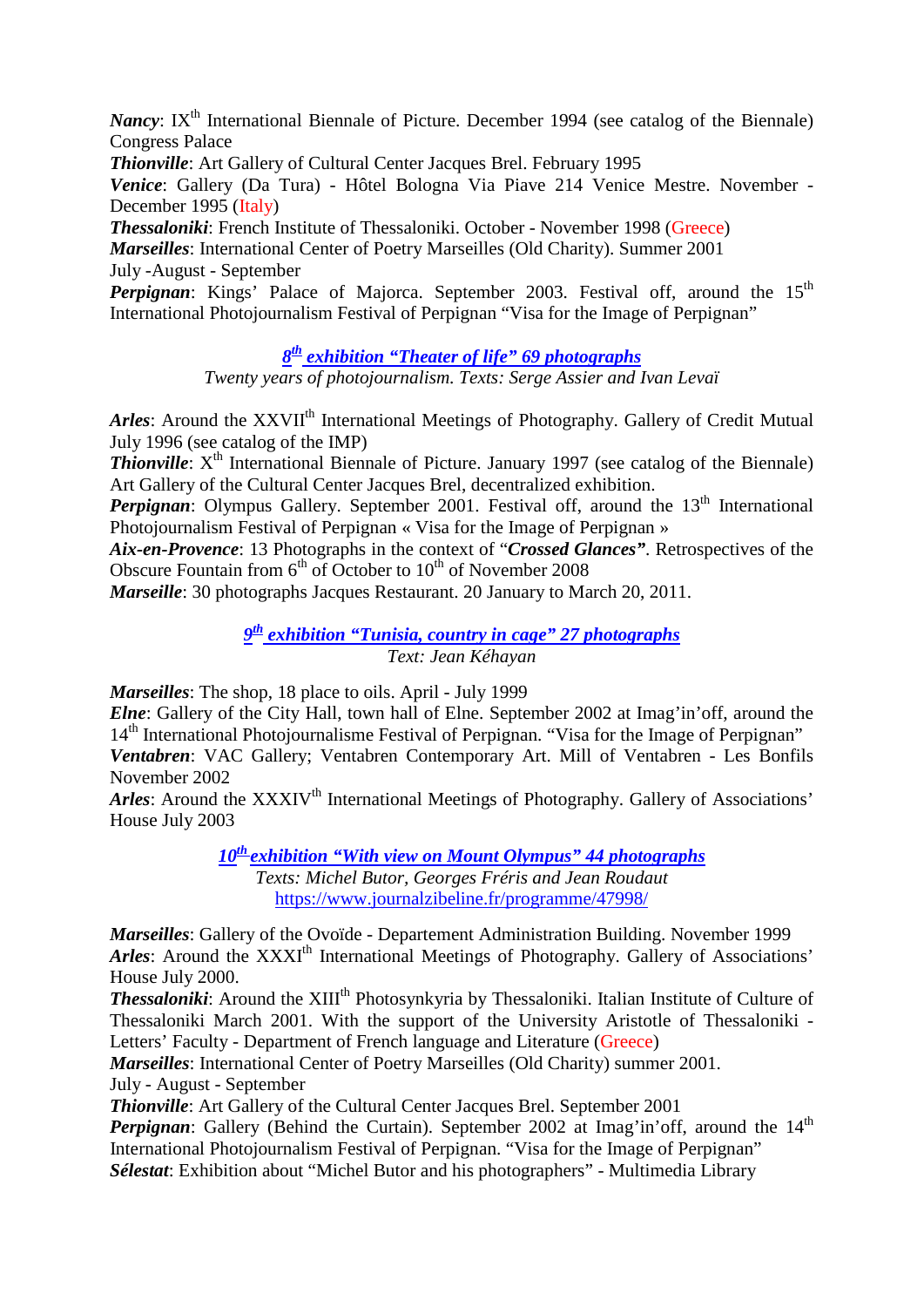Of Sélestat November 2002 Original manuscripts of the exhibition with 3 photographs: 14-26-30 *Colmar*: Exhibition about "Michel Butor and his photographers" - Library of Colmar. December 2002 - January 2003. Original manuscripts of the exhibition with 3 photographs: 14-26-30 *Rome*: Art Gallery of Rome University Three, Faculty of Letters and Philosophy. April - May 2003 (Italy).

*Dax*: Atrium Culture. Godfather of the sixth edition of the Festival of the Photograph to Dax 4 June to July 24, 2016.

> *11st exhibition "Good Mistral" 44 photographs in relief Texts: Michel Butor, Edmonde Charles-Roux, Jean Roudaut*

*Marseilles*: Gallery of the Squirrel Space. November - December 2000 *Arles*: Around the XXXII<sup>th</sup> International Meetings of Photography - Gallery of Associations' House July 2001

*Marseilles*: International Center of Poetry Marseilles (Old Charité). Summer 2001 July -August - September

*Perpignan*: Olympus Gallery. September 2001. Festival off, around the 13<sup>th</sup> International Photojournalism Festival of Perpignan "Visa for the Image of Perpignan"

*Sélestat*: Exhibition about "Michel Butor and his photographers" - Multimedia library Of Sélestat October - November 2002 Original manuscripts of the exhibition with 3 stereoscopic photographs: 4-6-16

*Colmar*: Exhibition about "Michel Butor and his photographers" - Library of Colmar - December 2002 - January 2003. Original manuscripts of the exhibition with 3 stereoscopic photographs: 4-6-16 *Thionville*: Art Space of the Cultural Center Jacques Brel. January 2004

*Porto*: Gallery of Silo-Espaço Cultural – **N**orte**S**hopping. May - June 2005 with the support of Centro Português de Fotografia and the Ministry of Culture of Portugal (Portugal)

Perpignan: Théodore Monod Hall Protestant Temple. September 2006, around the 18<sup>th</sup> International Photojournalism Festival of Perpignan "Visa for the Image of Perpignan"

**Barcelona**: Institute of Estudis Fotografics de Catalunya for the  $34<sup>th</sup>$  anniversary of the Institute (see catalog). February 2007 (Spain)

*12nd exhibition "Behind the Scenes in Venice" 56 photographs*

*Texts: Fernando Arrabal, Michel Butor, Jean Kéhayan*

http://venicexplorer.net/observer/modules/view article print.php?articolo\_id=71

[https://www.nouvelobs.com/rue89/rue89-on-est-la-pour-voir/20121224.RUE6780/mon](https://www.nouvelobs.com/rue89/rue89-on-est-la-pour-voir/20121224.RUE6780/mon-plaidoyer-pour-serge-assier-petit-berger-devenu-photographe.html)[plaidoyer-pour-serge-assier-petit-berger-devenu-photographe.html](https://www.nouvelobs.com/rue89/rue89-on-est-la-pour-voir/20121224.RUE6780/mon-plaidoyer-pour-serge-assier-petit-berger-devenu-photographe.html)

*Marseilles*: Culture Space of Marseilles – The 42 La Canebière 13001 Marseille. March 2002 *Venice*: Istituto Romeno di Cultura - Palazzo Correr. Strada Nuova n°2214 - Cannaregio 30211 Venice. April - May 2002 (Italy).

*Arles*: Around the XXXIII<sup>th</sup> International Meetings of Photography. Gallery of Associations' House July 2002

*Perpignan*: Olympus Gallery. September 2002 at Imag'in'off, around the 14<sup>th</sup> International Photojournalism Festival of Perpignan. "Visa for the Image of Perpignan" *Avignon*: European Center of Poetry of Avignon. April 2004

> *13rd exhibition "The Ararat for memory" 21 photographs Photographs: Jean Kéhayan. Texts: Serge Assier*

*Marseilles*: Gallery of the Ovoïde: Department Administration Building. March 2002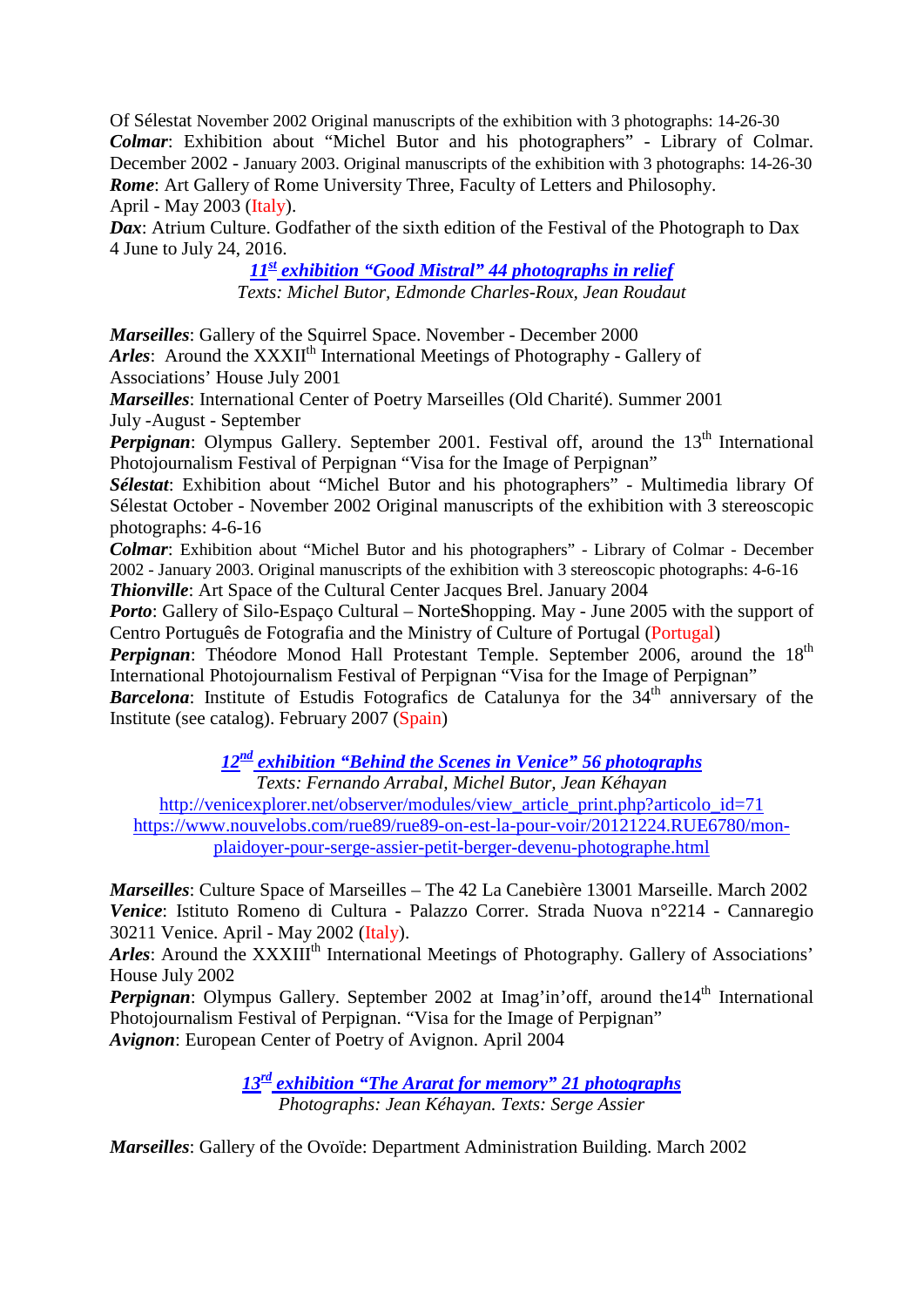*Elne*: Gallery of City Hall, Town hall of Elne. September 2002 at Imag'in'off, around the 14<sup>th</sup> International Photojournalism Festival of Perpignan. "Visa for the Image of Perpignan"

*Ventabren*: VAC Gallery; Ventabren Contemporary Art. Mill of Ventabren - Les Bonfils November 2002

*Arles*: Around the XXXIV<sup>th</sup> International Meetings of Photography. Gallery of Associations House July 2003

*Valence*: Armenian Heritage Center. September - December 2005

*Aubagne*: House of the Young and of the Culture. May 2006

*Saint-Agrève*: Cultural and social Center. January 2008

*Marseille*: Jacques Restaurant of March 31 to May 10, 2011

*Paradou*: Versatile Room, in the setting of the Festival of the Alpilleses of the 8 to July 18, 2011. *Marseille*: Castle of the Buzine, in the setting of the cycle on Armenia of the 14 to April 26, 2015

> *14th exhibition "Cannes, 20 Years of the film festival" 54 photographs Texts: Fernando Arrabal, Michel Butor, Jean Charles Tacchella*

*Marseilles*: Culture Space of Marseilles – The 42 La Canebière 13001 Marseille. May 2004 *Arles*: Around the XXXV<sup>th</sup> International Meetings of Photography. Gallery of the House Of the Community Life of Arles July 2004

*Noisiel*: IX<sup>th</sup> Photographic Meetings of Noisiel. Gallery of the Cosom November 2004 *Aubenas*: House of Pictures, in the context of the 7<sup>th</sup> European Cinema Meetings. November 2005 *Berlin*: Gallery of French Institute in Germany Berlin. May - June 2006 (Germany).

Perpignan: Theodore Monod Hall - Protestant Temple. September 2007, around the 19<sup>th</sup> International Photojournalism Festival of Perpignan "Visa for the Image of Perpignan" *Jinan*: (*Province of Shandong*) Qilu International Photographic Week of Jinan.

September 2007. With support of the Shandong University of Art and Design (China)

*Dax*: Gallery of the Brasserie of the Atrium, in the setting of the 1<sup>st</sup> Festival of the Photograph of Dax of the 1<sup>st</sup> to October 29 2011 "Portraits of the world, the world in portraits"

*Plan-de-Cuques*: Miremont space of the 6 to February 20, 2015. Invited of honor, in the setting of the contest photos 2014 of the Magazine Vival, with the discount of prices to laureates of the contest

*Marseille*: Castle of the Buzine of April 26 to June 5, 2016. *In the setting of the opening of the 69th Festival of Cannes 2016*

*Marseille*: To the 17<sup>th</sup> International Lounge of the contemporary art of the 10 to March 13, 2017. In the setting of the opening of the  $70<sup>th</sup>$  Festival of Cannes 2017. Presentation in a distributer container.

*Chartres*: Gallery Bookstore The Esperluète of April 8 to June 30, 2017. *In the setting of the opening of the 70<sup>th</sup> Festival of Cannes 2017.* Organized by the association: The Bridge of Arts

*15th exhibition "Chronic of Roma" 49 photographs*

*Texts: Fernando Arrabal, Michel Butor, Bruna Donatelli, Jean Roudaut*

*Arles*: Around the XXXVI<sup>th</sup> International Meetings of Photography. Gallery of the House Of Community Life of Arles July 2005

*Perpignan*: Theodore Monod Hall - Protestant Temple. September 2005, around the 17<sup>th</sup> International Photojournalism Festival of Perpignan "Visa for the Image of Perpignan"

*Marseilles*: Culture Space of Marseilles – The 42 La Canebière. November - December 2005 *Berlin*: Italian Institute of Culture Berlin. May 2006 (Germany)

*Marseilles*: 5 Photographs in the context of the third Phocea Photographic Meetings. Phocea Gallery with the award "Serge Assier" to the laureates October 2008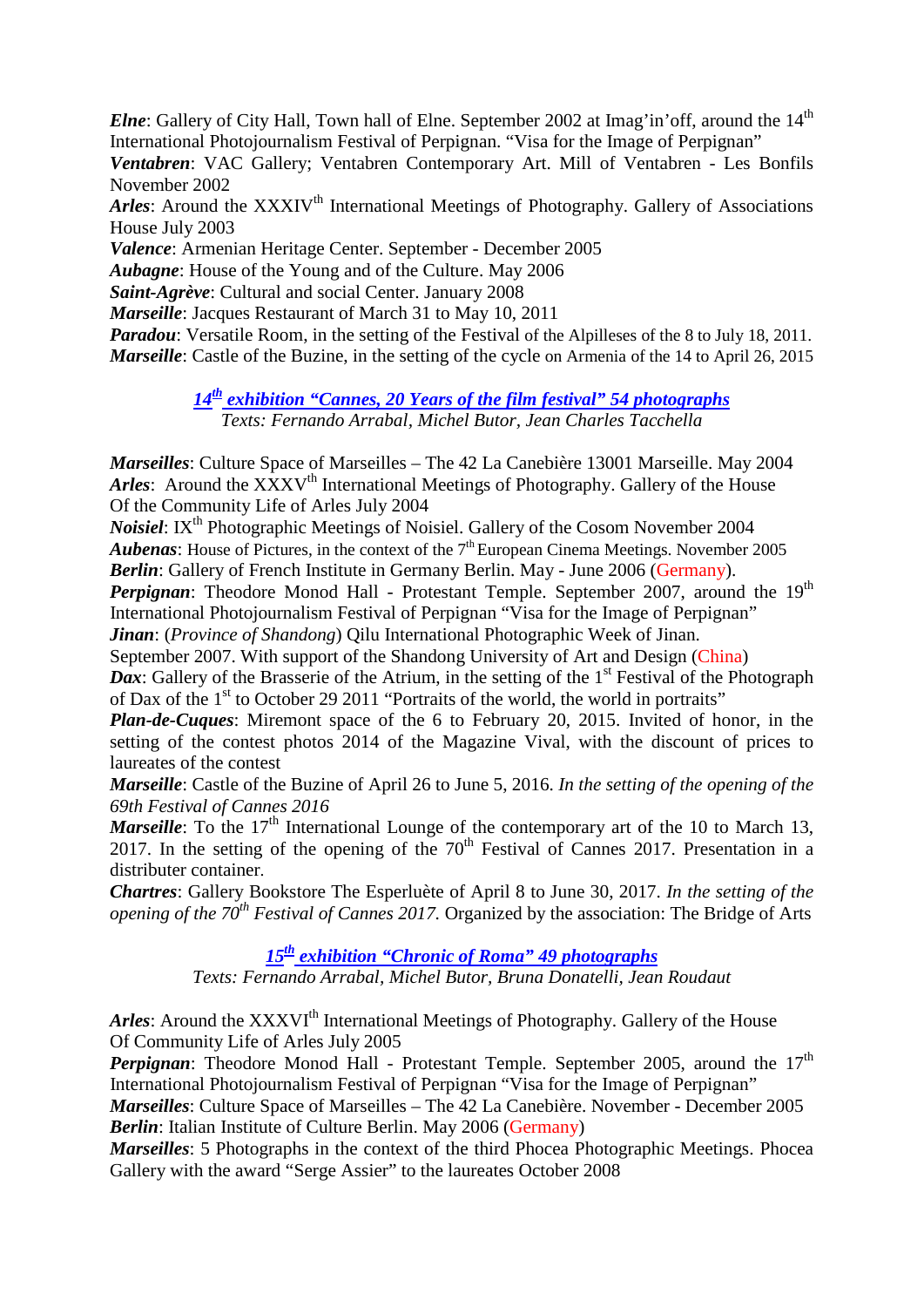*Rome*: Gallery of art of the Università Studi degli di Roma Tre, Facoltà di lettere e filosofia. May 2010 (Italy) in the setting of the symposium' Word and picture: illustrated books, book of art, drawn strip".

> *16th exhibition "Berlin with a human face" 54 photographs Texts: Fernando Arrabal, Renato Cristin, Michel Butor, Jean Kéhayan*

*Arles*: Around the 39<sup>th</sup> International Meetings of Photography. Gallery of the House of Community Life of Arles July 2008

*Perpignan*: Theodore Monod Hall - Protestant Temple. September 2008, around the 20<sup>th</sup> International Photojournalism Festival of Perpignan "Visa for the Image of Perpignan" *Marseilles*: Space Culture of Marseilles - The 42 La Canebière. November 2008 *Rabat*: Institute French and Goethe Instituted of Rabat. September October 2009 (Morocco) *Rabat*: Multimedia installation and projection of the slides show of seven photographic exhibitions of Serge Assier at the Goethe Institute of Rabat. September - October (Morocco) *Marseilles*: 8 Photographs in the setting of the 4<sup>th</sup> Meet Photographic Phocéas, Phocéa Gallery with the price "Serge Assier" to laureates October 2010.

*17th exhibition "Moments of China" 54 photographs*

*Texts: Fernando Arrabal, Michel Butor, Jean Kéhayan, Zhu Jing*

*Arles*: Around the 40<sup>th</sup> International Meetings of Photography. Gallery of the House of Community Life of Arles July 2009

*Perpignan*: Theodore Monod Hall - Protestant Temple. September 2009, around the 21<sup>th</sup> International Photojournalism Festival of Perpignan "Visa for the Image of Perpignan" *Marseilles*: Space Culture of Marseilles - The 42 La Canebière 13001 Marseille. May 2010 *Chabeuil*: Invited of honor. The 10th Meets the Photo of Chabeuil (Drome). September 2010 *Thionville*: Art Gallery of the Cultural Center Jacques Brel. November / December 2010

*18th exhibition "Porto, window of the South on the Atlantic" 54 Photographs Texts: Fernando Arrabal, Michel Butor, Jean Kéhayan, Tereza Siza*

Arles: Around the 41<sup>th</sup> meet Arles – Gallery of the House of the Associative life of Arles. July 2010 *Chabeuil:* Invited of honor. The 10<sup>th</sup> Meets the Photo of Chabeuil (Drome). September 2010 *Marseilles*: Space Culture of Marseilles - The 42 La Canebière 13001 Marseille. April 2012

## *19th exhibition "Four strands and a look" 80 Photographs*

**E**xhibition **M**arseille-**P**rovence labellisée **2013 C**apital **E**uropean of the **C**ulture *Texts: Fernando Arrabal, Michel Butor, Vicki Goldberg, Christian Skimao, Miquel Galmes I Creus, Jean Kéhayan, Cathy Jurado-Lécina, Françoise Bérot, Claire Gindre* **Photographic and literary works on four City– Harbour: Antwerp – Barcelona – Marseille – Rabat 20 photographs on each of this four City– Harbour**

*Marseille*: Four containers: facing the Pavillon **M**: Esplanade Villeneuve Bargemon 13002 Marseille, in the setting of **M**arseille-**P**rovence 2013. May 2013 Arles: Gallery of the House of the Associative Life of Arles. Around the 44<sup>th</sup> Meet Arles. July 2013. *Allauch*: Old Electric Factory. Space of art April 28 to June 2, 2015

*Villeneuve de la Rivière*: Projection of « Four strands and a look » at the time of the varnishing of the demonstration of the 25th Meet photograph « **Regards** », Saturday 7 Mat 2016.

*Dax*: Atrium Culture. Godfather of the sixth edition of the Festival of the Photograph to Dax Projection of « Four strands and a look » at the time of the varnishing of the demonstration, Saturday 4 June 2016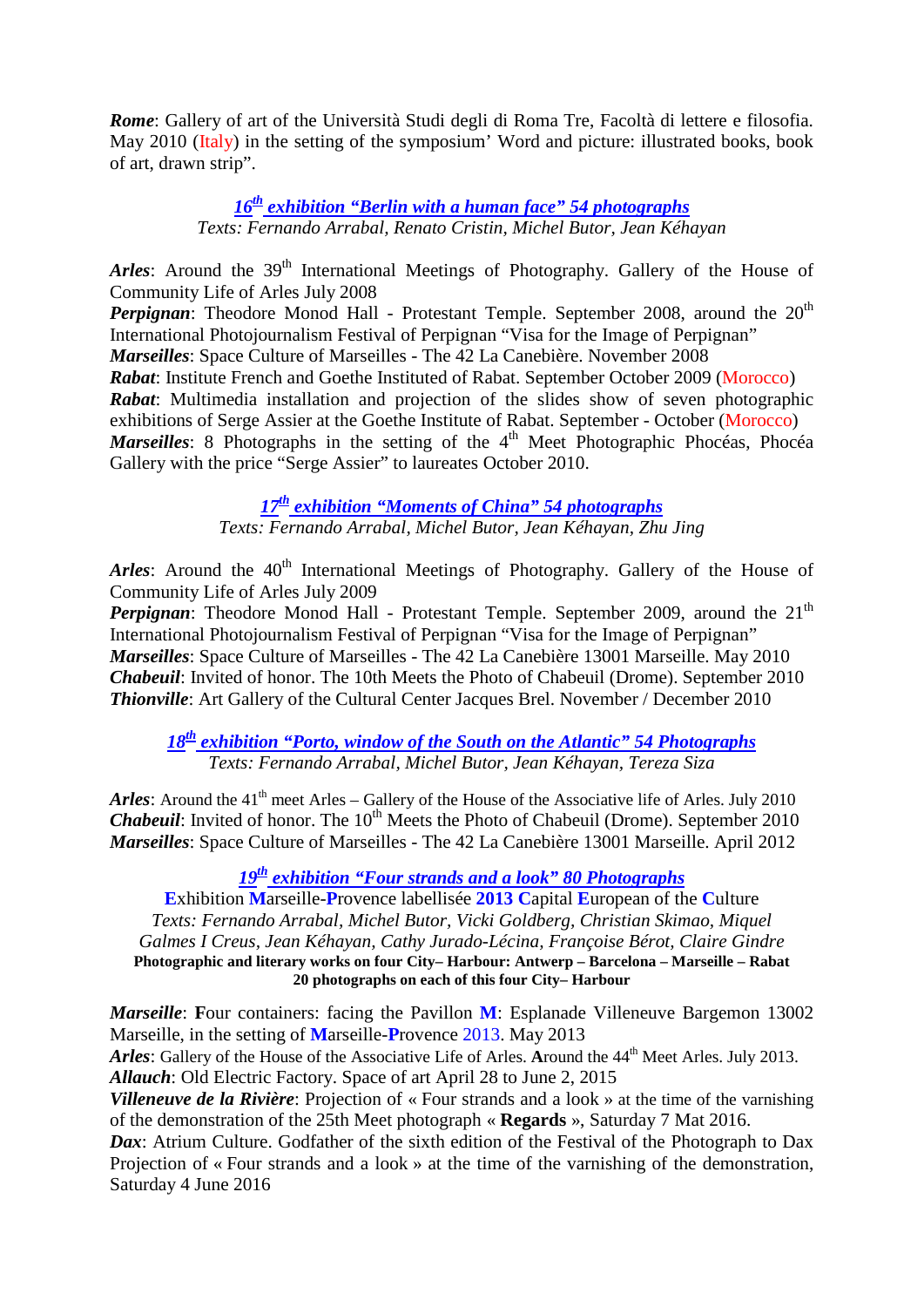*20th exhibition "Grignan a literary city"* **C**ommon works: **S**erge **A**ssier / **P**hilippe **J**accottet: **G**rignan a literary city **H**omage to **P**hilippe **J**accottet for his 90 years *Original manuscript of Philippe Jaccottet and unpublished portraits*

*Arles*: Gallery of the House of the Associative Life of Arles. Around the 46<sup>th</sup> Meet Arles. July 2015. Homage to Lucien Clergue. Shortcoming photographs of photographers of the newspaper The Provence. Serge Assier, Édouard Coulot, Valérie Farine, Christian Laye, Sophie Spitéri, Frédéric Speich and Nicolas Vallauri. **T**ext of Jean-Marie Magnan.

*Grignan* : Space of art François-Auguste Ducros. Of March 22 to May 28, 2017. Homage to Philippe Jaccottet and Michel Butor through our common works. Serge Assier presents 10 unpublished portraits of Philippe Jaccottet and 10 unpublished portraits of Michel Butor. Original manuscrits, with some pictures of each of his/her/its common exhibitions.

### *21st exhibition « Portrait of writers and unpublished » poets*

**F**ernando **A**rrabal, **Y**ves **B**onnefoy, **D**aniel **B**oulanger, **J**ean-**F**rançois **B**ory, **M**ichel **B**utor, **L**aurent **C**ennamo, **R**ené **C**har, **P**ierre **C**ombescot, **J**ean-**P**aul **C**lébert, **M**arguerite **D**uras, **R**égine **D**eforges, **C**arlos **F**uentes, **G**unter **G**rass, **M**artin **H**ögström, **P**hilippe **J**accottet, **J**ean **L**acouture, **A**nnie **L**e **B**run, **M**ario **V**argas **L**losa, **A**ndreï **M**akine, **G**abriel **G**arcia **M**arquez, **F**rançois **N**ourissier, **P**atrick **R**ambaud, **E**dmonde **C**harles-**R**oux, **J**ean **R**oudaut, **J**ules **R**oy, **R**obert **S**abatier, **J**orge **S**empun, **M**ichel **T**ournier, **K**o **U**n, **M**arguerite **Y**ourcenar, **F**rançois **W**eyergans,

*Oppède*: Municipal Médiathèque of Oppède, *in the setting of the 18<sup>th</sup> spring of poets of the 4 to* March 20, 2016.

*22nd exhibition* **«** *Photographic and literary homages to my friends* **» P**hotographs of **S**erge **A**ssier

**H**omage to **M**ichel **B**utor its 90 years, through our common works Original manuscripts of **M**ichel **B**utor and unpublished portraits of **S**erge **A**ssier. **T**ext of **J**ean **R**oudaut **H**omage to **E**dmonde **C**harles-**R**oux, following his death January 20, 2016 Unpublished portraits of **S**erge **A**ssier: **T**ext **J**ean-**M**arie **M**agnan **H**omage to **André Villers**, following its death April  $1<sup>st</sup>$ , 2016 Unpublished Portraits of text **S**erge **A**ssier

Arles: Gallery of the Atrium. House of the Associative Life of Arles Around the 47<sup>th</sup> Meet Arles. July / August 2016.

> *23rd exhibition* **«** *Correspondences***: 65 Portraits of writers »** *Writings* / **P**hotographs **T**exts: **S**erge **A**ssier, **L**aurence **K**učera and **A**lain **P**aire

*Arles*: Gallery of the Atrium. House of the Associative Life of Arles Around the 48<sup>th</sup> Meet Arles. July / August 2017.

*24th Oppède exhibition* **«** *The Old: Memories of childhood 1946 – 2018* **»** *Writings* / **P**hotographs

**T**exts: **S**erge **A**ssier, **J**ean **K**éhayan, **L**aurence **K**učera**, A**lain **P**aire, **J**ean Roudaut, **D**ominique **S**ampiero, **A**bigail **S**uncín and **J**ean **C**harles **T**acchella.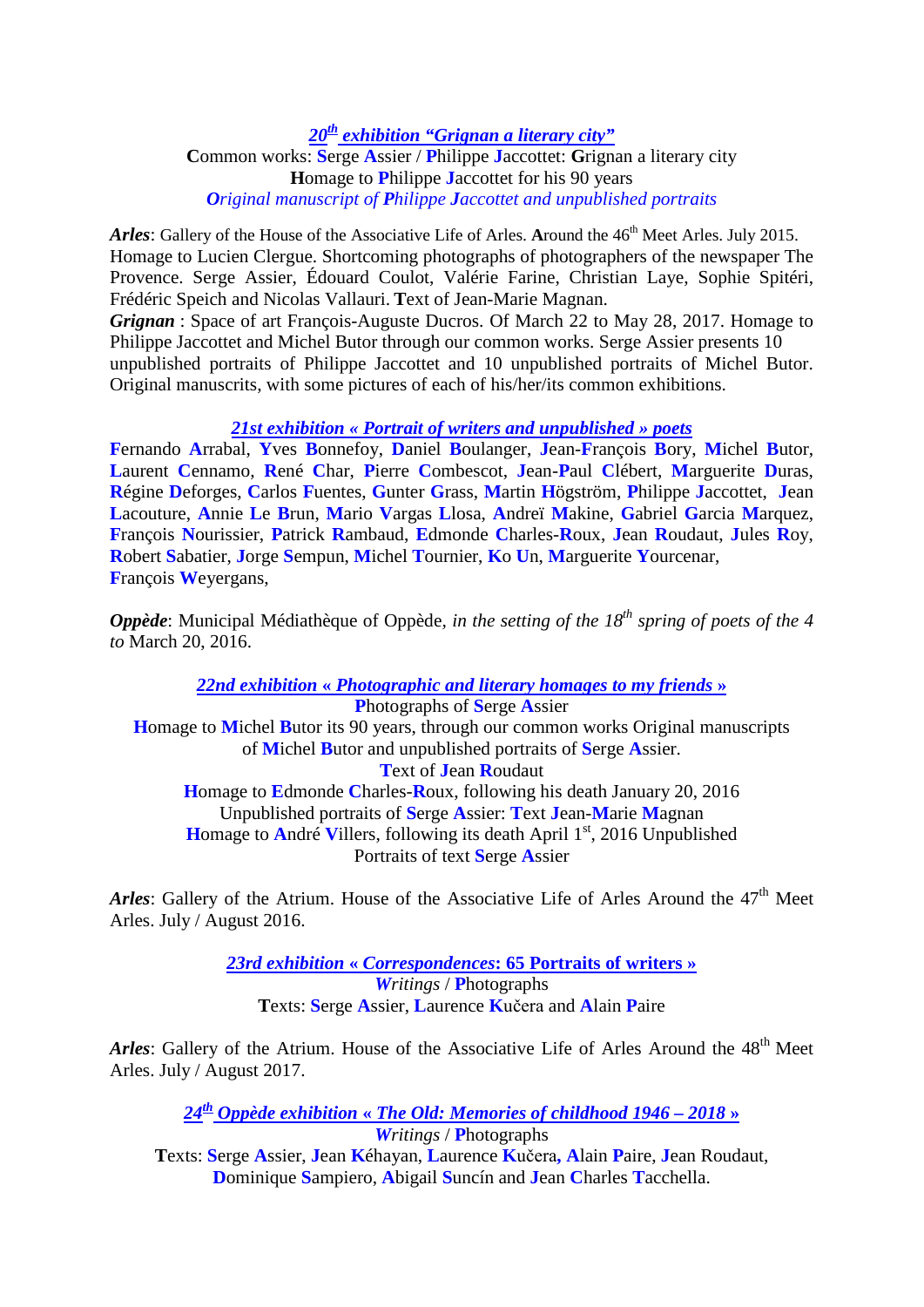Mails **Y**ves **B**onnefoy and Dominique **S**ampiero.

Arles: Gallery of the Atrium. House of the Associative Life of Arles Around the 49<sup>th</sup> Meet Arles. July / August 2018.

*Oppède les Poulivets and Oppède-le-Vieux*: Médiathèque: Oppède-le-Vieux: Childhood memories 1946 - 2018 donation of the exhibition at the Médiathèque. Espace Jardins Rêvés: Portraits of Withers. Halle La Croix: Walk around the world and portraits of writers. July / August / September 2021.

*25th Arles exhibition «, world capital of the photograph and the literature", Writings* / **P**hotographs

**T**exts: **L**ucien **G**iraudo, **J**ean **K**éhayan, **L**aurence **K**učera**, J**ean-**M**arie **M**agnan, **B**ernard **N**oël and **J**ean-**M**aurice **R**ouquette.

Arles: Gallery of the Atrium. House of the Associative Life of Arles Around the 50<sup>th</sup> Meet Arles. July / August 2019.

 *26th exhibition* **"Chartres***, the flash of youth***:** *Photography and literature",* **Report for coronavirus causse in 2020 and present in 2021** *Writings* / **P**hotographs

**T**exts: **L**ucien **G**iraudo, **A**dèle **G**odefroy, **L**aurence **K**učera and **B**ernard **N**oël.

*Arles*: Atrium Gallery. House of Associative Life of Arles Around the 52nt Meetings of Arles. July / August 2021.

*To this programme is added*. Photographic tribute to Philippe Jaccottet, photographs by Serge Assier, text by Marie Frisson. Photographic tribute to Bernard Noël, photographs by Serge Assier, text by Cyril Anton. Then also World cinema celebrities 1966 – 1987, photographs by Serge Assier, text Jean Charles Tacchella.

*27th exhibition "From press photography to author photography"*

Poetry, Love, Photojournalism **P**hotography **S**erge **A**ssier **T**exts: **S**erge **A**ssier, **M**ichel **B**utor, **R**ené **C**har, **J**ean **K**éhayan and **I**van **L**evaï

*Arles*: Serge Assier Galerie, 12 Boulevard Victor Hugo 13200 Arles. Around the 53rd Rencontres d'Arles. July / August 2022.

## **R e t r o s p e c t i v e .**

*Common Works - Serge Assier / Michel Butor - Writings / Photographs*

*Marseilles*: International Center of Poetry Marseilles (Old Charity) - summer 2001 from 18<sup>th</sup> of July to  $1<sup>st</sup>$  of September, retrospective exhibition of the common works by Serge Assier for the photographs, and Michel Butor for the original handwritten texts with some pictures of each of these exhibitions: "*The Estaque*", "*In the shadow of the ladies*", "*With view on Mount Olympus*" and "*Good Mistral*".

Arle: Around the 37<sup>th</sup> International Meetings of Arles. Gallery of the House of Community Life of Arles July 2006. Homage to Michel Butor for his/her/its 80 Years exhibition retrospective Common works, Serge Assier for photographs, Michel Butor for the original handwritten texts on the eight common exhibitions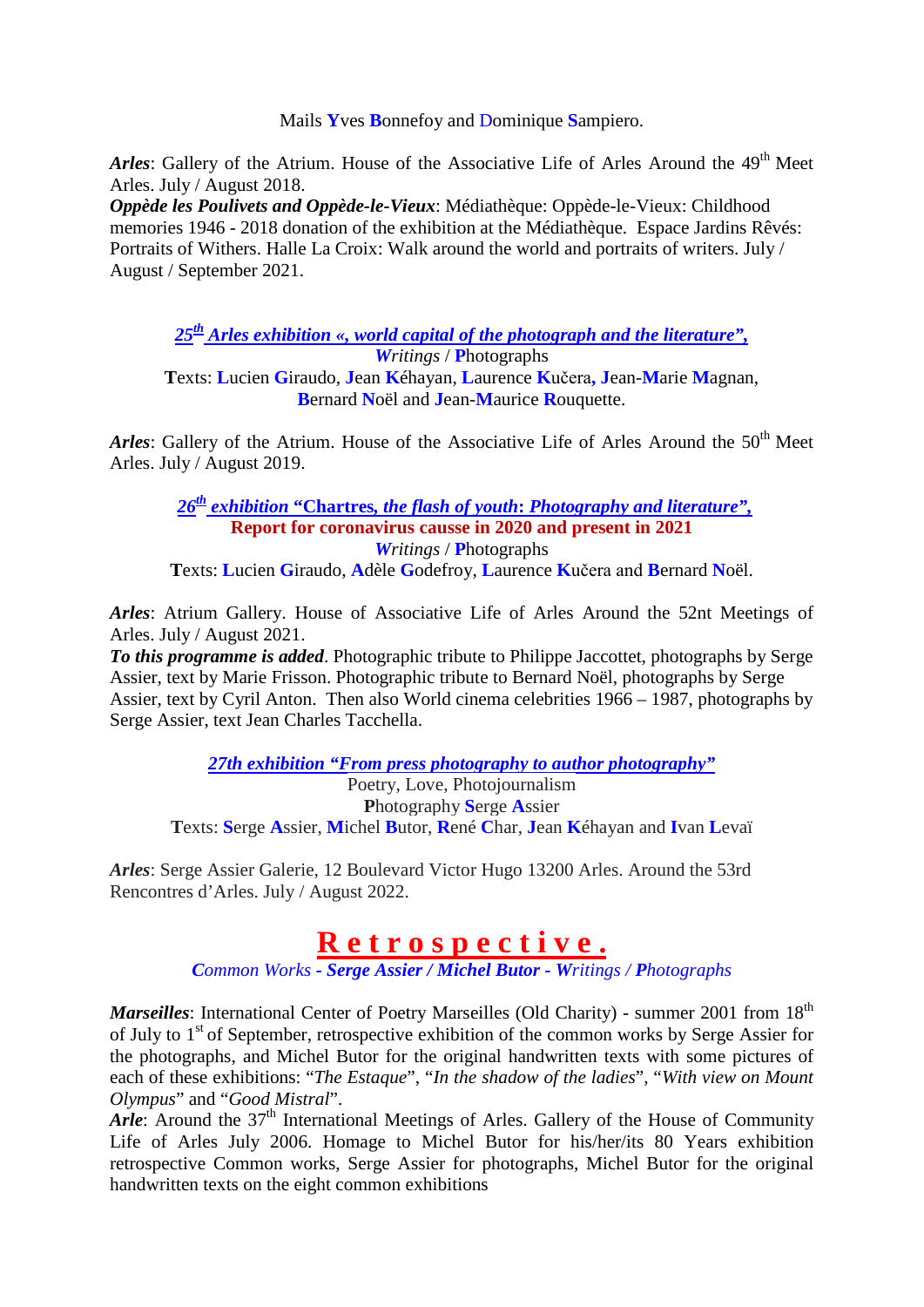*Marseilles*: Alcazar Library of Marseilles with regional vocation and Culture Space of Marseilles September - October 2006. Homage to Michel Butor for his/her/its 80 Years exhibition retrospective Common works, Serge Assier for photographs, Michel Butor for the original handwritten texts on the eight common exhibitions

## **R e t r o s p e c t i v e .**

*Common Works - René Char / Serge Assier - 1982 / 1988 for the 100th anniversary of the poet's birth on the 14th of June 1907. 14 June 1907 / 14 June 2007*. <http://www.cairn.info/revue-la-pensee-de-midi-2007-3-page-114.htm> Page 65

*Arles*: Around the 38<sup>th</sup> International Meetings of Arles. Gallery of the House of Community Life of Arles July 2007, retrospective exhibition for the  $100<sup>th</sup>$  anniversary of the poet's birth on 14th of June 1907 Common works Serge Assier / René Char 1982 / 1988.

*Marseilles*: 8<sup>th</sup> International Exhibition of Contemporary Art - SIAC 2008. From 7<sup>th</sup> to 10<sup>th</sup> of March 2008 Hall 1 of Chanot Park in Marseilles Presentation of three photographic poems as homage to René Char and 30 photographs of my different works

*Marseilles*: Space Culture, 42 The Canebière 13001 Marseille. **A**round **M**arseille-**P**rovence 2013 Capital European of the Culture April / May 2013

## **R e t r o s p e c t i v e . M a r s e i l l e**

*Of author's work to a work of order*

3140m2 on the Old Harbour - The Estaque - Good Mistral - RTM Régie of Transportation of Marseille **A prefiguration of the Fundamental European of the Culture 2013**

*Arles*: Around the  $42<sup>nd</sup>$  Meet Arles – Gallery of the House of the Association Life of Arles. July 2011, retrospective exhibition of my photographic and literary exhibitions in Black and White in Marseille *3140m2 on the Old Harbour* - *The Estaque* - *Good Mistral*.

Texts: Serge Assier - Michel Butor - Jean Kéhayan - Philippe Larue - Robert Pujade - Edmonde Charles-Roux and Jean Roudaut. As well as photographic order work for the RTM. Governed of Transportation of Marseille "*60 years of futures*" pictures numeric color.

## **R e t r o s p e c t i v e .**

*Common Works - Serge Assier / Fernando Arrabal - Writings / Photographs*

*Lodève*: In the setting of the 14<sup>th</sup> Voices of the Mediterranean Festival of poetry of Lodève. Invited of honor Fernando Arrabal Exhibition of the 17 to July 23, 2011 Gallery of the Mèdiathèque of Lodève With some pictures of each of this exposure: "*Theater of life*" - "Behind the Scenes in Venise" - "*Cannes, 20 years of the film Festival*" - "Chronic of Rome" - "*René char / Serge Assier*" - "*Berlin with à human face*" - "*Moments of China*" - "*Porto,window of the South on the Atlantic*". And texts of booklets dedicated to Pia, girl of Serge Assier: "*Everybody is God in Barcelona*" - "*For Pia: I am à rat of sewer… Venise and a rat of sewer*" Arles: Around the 43<sup>th</sup> Meet Arles – Gallery of the House of the Associative Life of Arles. July 2012. Homage to Fernando Arrabal for his/her/its 80 years Serge Assier presents 16 unpublished portraits of Fernando Arrabal. Correspondence and Original Manuscripts of their Common Works, wits some pictures of each of these eight common exhibitions.

*Marseille*: International Center of Poetry *Marseille* (Old Charity). November 2012 to Junuary 2013 Homage to Fernando Arrabal for his/her/its 80 years Serge Assier presents 16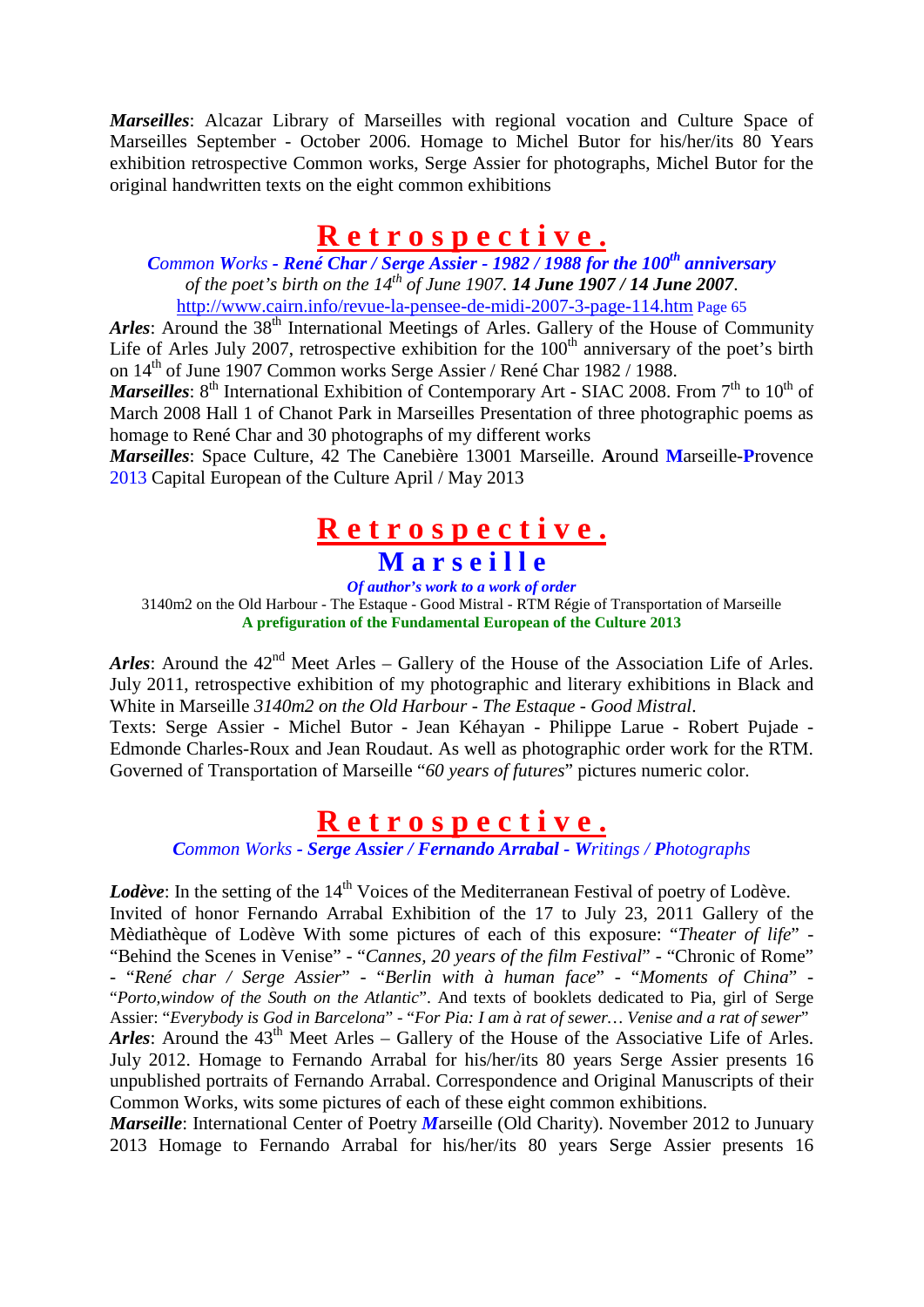unpublished portraits of Fernando Arrabal. Correspondence and Original Manuscripts of their Common Works, wits some pictures of each of these eight common exhibitions.

## **R e t r o s p e c t i v e .**

*Of the following exhibitions:* 18 pictures of *the Estaque,* 3 stereoscopic pictures of *Good Mistral,* 20 pictures of *four strands and a look,* solely **M**arseille*,* 12 pictures of *Cannes, 20 years of Festival* and 2 pictures *Portraits of Fernando Arrabal*

*Bessèges*: Cévenoles meetings of the Photograph "*Intimate*" *Fragments* invited Serge Assier with its work on Marseille. Of the Monday 23 to the Sunday 29 september 2013 Gallery **Céz'Art**. Conference "Of the press photograph to the photograph" with projection the Friday 27 September 2013 at 21 o'clock Library Paul Eyriac Serge Assier and Christian Skimao, Writer, poet, critical of art and critical literary

## **R e t r o s p e c t i v e .**

*Common Works - Serge Assier / Jean Roudaut - Writings / Photographs*

Arles: Around the 45<sup>th</sup> Meet Arles – Gallery of the House of the Associative Life of Arles. July 2014. Homage to Jean Roudaut for his/her/its 85 years Serge Assier presents 5 unpublished portraits of Jean Roudaut. Correspondence and Original Manuscripts of their Common Works, wits some pictures of each of these four common exhibitions.

*Marseille*: Space Culture **M**arseille. 28 February to April 11, 2015. Homage to Jean Roudaut for his/her/its 86 years Serge Assier presents 5 unpublished portraits of Jean Roudaut. Correspondence and Original Manuscripts of their Common Works, wits some pictures of each of these four common exhibitions.

## **R é t r o s p e c t i v e .**

*Common Works - Serge Assier / Michel Butor - Writings / Photographs Preface of Jean Roudaut*

*Arles*: Around the 47th Meet Arles - Gallery of the House of the Associative Life of Arles. July / August 2016. Homage to Michel Butor for his/her/its 90 years Serge Assier presents 10 unpublished portraits of Michel Butor. Correspondences and Original Manuscripts through their Common Works, with some pictures of each of the fifteen common exhibitions Homage to Edmonde Charles-Roux has shortcoming 13 photographs of Serge Assier. Text of Jean-Marie Magnan. Homage to André Villers Text of Serge Assier *Grignan*: Space of art François-Auguste Ducros. Of March 22 to May 28, 2017 Homage to Michel Butor and Philippe Jaccottet throughour common works. Serge Assier presents 10 unpublished portraits of Michel Butor and 10 unpublished portraits of Philippe Jaccottet. Original manuscripts, with some pictures of each of his/her/its common exhibitions

## **Photographic and Literary rétrospective.**

*Serge Assier photographic walk around the world Common works – 35 years of photographs – Writings / Photographs* Germany, Belgium, China, Spain, France, Greece, Italy, Morocco, Portugal. Stages of streets, Portraits of writers, Portraits of feminine film stars, Photographic poem of naked feminine and stereoscopic pictures **Literary author texts**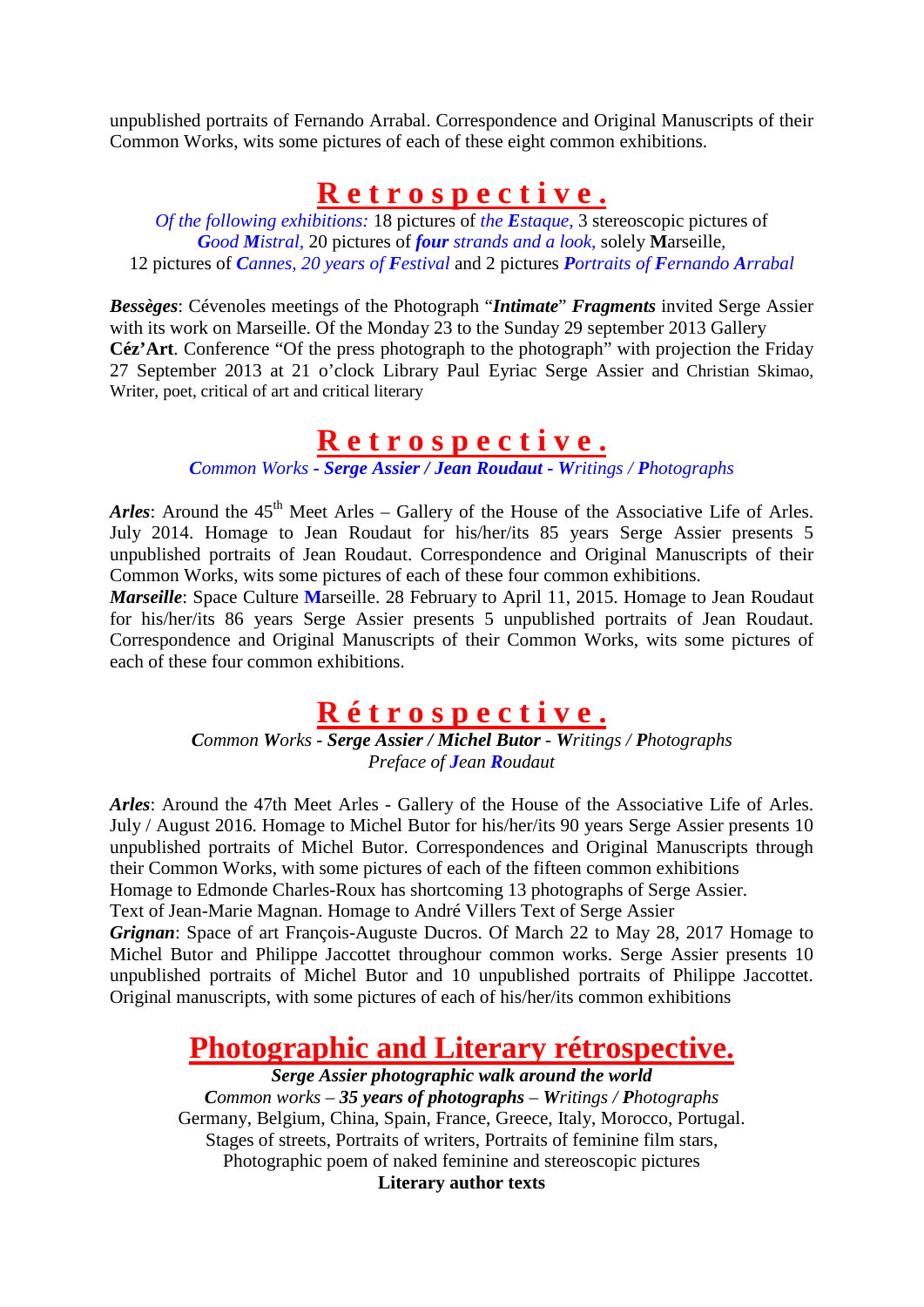Jean Andreu, Fernando Arrabal, Michel Butor, René Char, Edmonde Charles-Roux, Renato Cristin, Vicki Goldberg, Philippe Jaccottet, Jean Kéhayan, Laurence Kučera, Philippe Larue, Louis Mesplé, Bernard Noël, Alain Paire, Robert Pujade, Jean Roudaut, Jean-Maurice Rouquette, Dominique Sampiero, Tereza Siza, and Jean Charles Tacchella.

*The Ciotat*: 2 April / 2 June 2019. Big retrospective in three different places, Chapel of the penitents bruise, Médiathèque Simone Veil, the Eden Movies Theater

## **G r o u p E x h i b i t i o n s .**

**Serge Assier** In the setting of the exhibition **"Marseille Éternelle – Collection Looks of Provence"** of May 15, 2014 to January 25, 2015 Idled about Looks of Provence Presentation of 2 photographs of the exhibition"Four strands and a look**"** solely pictures of **M**arseille N° 2 and 18. **Serge Assier** Present a diaporama of 44 photographs in homage to the poet René Char that to for title **"***Presence of René Char"* with poems of René Char said by the author, the Friday 11 July 2014 to the **MUCEM** Idled about of civilizations of Europe and the Mediterranean **M**arseille. **Serge Assier** Presents 13 photographs of the exhibition **"***Theater of life***"** in the context of The International Meetings **"Crossed Glances"** Retrospective*s* at Fontaine Obscure, in Aixen-Provence. From 6<sup>th</sup> of October to 10<sup>th</sup> of November 2008

**Serge Assier** Presents 5 photographs of the exhibition **"***Chronicle of Rome"* in the context Of 3rd Phocéa Photographic Meetings in Marseilles and awards "Serge Assier" to the Laureates of this event from  $9<sup>th</sup>$  of to  $30<sup>th</sup>$  of October 2008

*Serge Assier Presents work in an especially arranged container. For the 17<sup>th</sup> Fiesta of the South's in Marseilles from 17th to 31st of October 2008 A diaporama retrospective of seven of his photo exhibitions, especially* **"3140 square meters on the Old Port"** - **"The Hooky Corsica"** - **"Songs of Lorraine"** - **"With view on Mount Olympus"** – **"Chronicle of Rome"** – **"Cannes, 20 Years of the film festival"** and **"Berlin with a human face"***.*

**Serge Assier** Presents photography of the exhibition **"***Songs of Lorraine***"** in the context of the  $25<sup>th</sup>$  anniversary of Marghera Fotografia in Venice-Marghera from 15<sup>th</sup> of November to  $5<sup>th</sup>$ of December 2008 Venice-Marghera (Italy).

#### *Award Serge Assier 2004.*

First Phocea Photographic Meetings in Marseilles from  $12<sup>th</sup>$  to  $30<sup>th</sup>$  of October 2004. Awarding ceremony of the prize Thursday 14<sup>th</sup> of October 2004, at the Phocea Gallery in Marseilles The laureate is *Bob Giorgi*, selected for his photographic work.

#### *Award Serge Assier 2006.*

Second Phocea Photographic Meetings in Marseilles from  $12<sup>th</sup>$  of October to  $3<sup>rd</sup>$  of November 2006. Awarding ceremony of the Prize Thursday  $12<sup>th</sup>$  of October 2006, at the Phocea Gallery in Marseilles The laureates are Hannet Vion, for black and white and Marc Deotte, for colour.

## *Award Serge Assier 2008.*

Third Phocea Photographic Meetings in Marseilles from 9<sup>th</sup> to 31<sup>th</sup> of October 2008. Awarding ceremony of the Prize, Thursday  $9<sup>th</sup>$  of October 2008, at the Phocea Gallery in Marseilles The laureates are Michel Laffaille, for black and white, and Jean-Claude Julien, for colour.

*Award Serge Assier 2010.*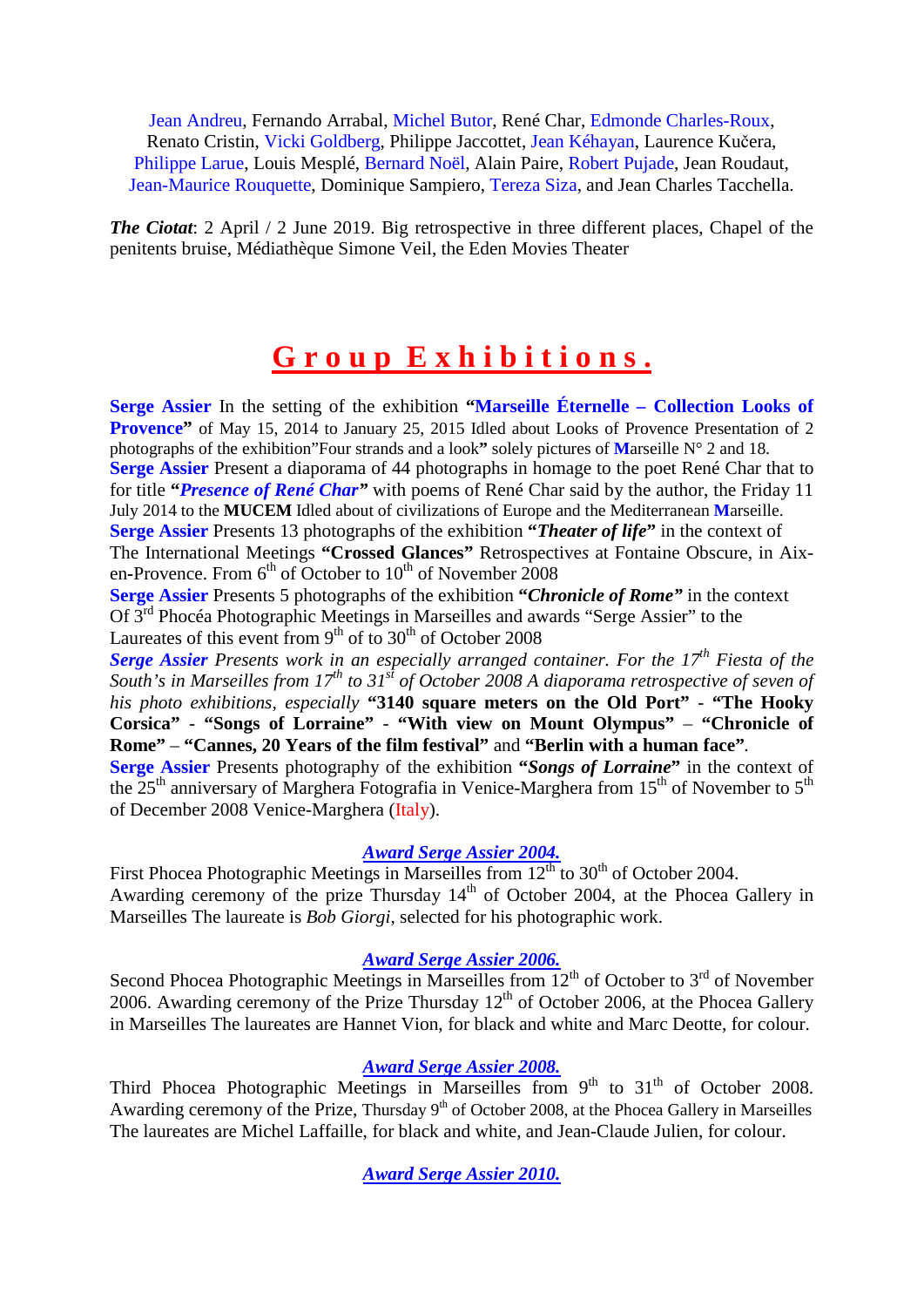Fourth Phocea Photographic Meetings in Marseilles from  $5<sup>th</sup>$  to  $23<sup>th</sup>$  of October 2010. Awarding ceremony of the Prize, Thursday  $7<sup>th</sup>$  of October 2010, at the Phocea Gallery in Marseilles The laureates are Grégory Boin, for black and white, and Martine Escavis, for colour.

#### *Award Serge Assier 2012.*

Fifth Phocea Photographic Meetings in Marseilles from  $11<sup>th</sup>$  to  $31<sup>th</sup>$  of October 2012. Awarding ceremony of the Prize, Thursday  $11<sup>th</sup>$  of October 2012, at the Phocea Gallery in Marseilles The laureates are Philip Richard, for black and white, and Robert Loï, for colour.

## **T e l e v i s i o n**

*France 3 Provences – Alpes* Alps Newspaper 19/20 of the Friday 7 July 2017. Serge Assier, photographer with exhibition " Correspondences, 65 Portraits of writers". Newspaper Provence – Alps Muriel Genssse.

*France 3 Marseille* The newspaper 19/20 of the Tuesday 10 May 2016. Serge Assier, photographer with exhibition"Cannes, 20 years of Festival,: retropective on years stars (1966/1987)" Castle of the Buzine. Local newspaper of Marseille France 3 Mélanie Frey.

*France 3 Marseille* The newspaper 12/13 of the Tuesday 26 May 2015. Serge Assier, photographer with the exhibition"Four strands and look " Elder Manufactures electric of Allauch. Newspaper of Marseille France 3 Muriel Gensse.

*France 3 Marseille* The newspaper 19/20 of the Monday 25 May 2015. Serge Assier, photographer with the exhibition"Four strands and look " Elder Manufactures electric of Allauch. Newspaper of Marseille France 3 Muriel Gensse.

*France 3 Marseille* The newspaper 19/20 of the Friday 3 May 2013 Serge Assier, photographer with exhibitions"Four strands and a look" and "Homage to René Char" Marseille-Provence labellisée 2013 Capital European of the Culture, newspaper of the local of Marseille France 3 Christian Pesci.

*LCM Marseille* The Newspaper televised of 18h45 of the Thursday 3 March 2011 Serge Assier Expo news item.

*LCM Marseille* The Big broadcast of 18h of the Tuesday 1<sup>st</sup> March 2011 Expo news item *LCM Marseille* the Newspaper of 18h45 of the Tuesday 25 January 2011 Expo RTMS *TV Al Aoula* (Marocco) Newspaper televised of the Thursday 17 September 2009. Edition In French Chain 1 national television.

*France 3 Mediterranean* programmes *7 minutes with…* Meeting with Serge Assier, Monday 5<sup>th</sup> of May 2008 concerning his life and his work as an author with presentation of his latest exhibition "*Berlin with a human face"* document of 7 minutes.

*Arte* programmes *Métropolis*, France and (Germany), documentary of 9 minutes 33 concerning my work as an author and my profession as reporter, with the exhibition "*Cannes, 20 years of the film festival*", 5th of June 2004.

*TV Kulturspiegel* (Germany), concerning the exhibition "*Songs of Lorraine*" 16<sup>th</sup> of October 2001. *ET3* National Television (Greece), concerning the exhibition "*With view on Mount Olympus* »  $15<sup>th</sup>$  of March 2001.

*TV Makedonia* (Greece), concerning the exhibitions "*The Estaque"* and "*In the shadow of the ladies*", 7<sup>th</sup> of November 1998.

*RTL* Television (Luxembourg) programmes "*Parentheses*", concerning the exhibitions "*Songs of Lorraine*" and "*Eight solicitations and a song*", 12<sup>th</sup> of January 1989.

And also few regional TV news by *FR3* and *M6*: Marseilles, Toulouse, Nancy, Bastia, La Rochelle, Metz and Perpignan concerning my various photographic exhibitions, from 1987 to 2004.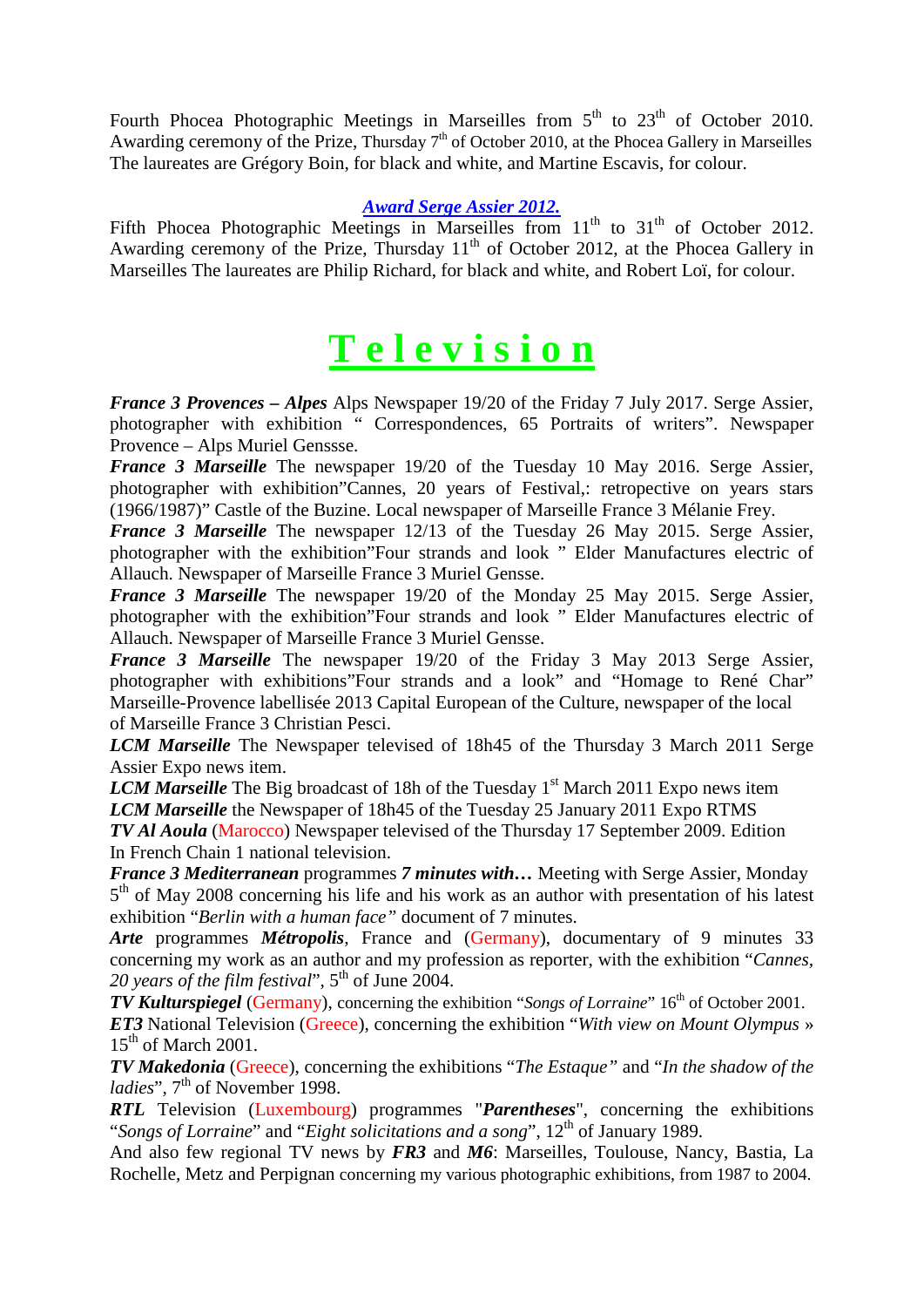# **R a d i o**

*France Bleu Provence* Broadcast *Newspaper of Spectacles*, with Hervé Godard, by the way of exhibition "Cannes, 20 years of Festival,: retrospective on years stars (1966/1987), the Wednesday 4 May 2016.

*Radio converses* Broadcast *Culture Club*, Serge Assier "Homage to Jean Roudaut", Friday 27 February 2015. Broadcast achieved by Michèle Taddei.

*Radio converses* broadcast *Culture Club*, Serge Assier, photographer with the exhibitions

"Homage to René Char" and "Four strands and a look" Marseille-Provence labellisée 2013 Capital European of the Culture, the Friday 10 May 2013 Broadcast achieved by Michèle Taddei. *France Culture* Cities – World broadcast, Serge Assier, photographer "Four strands and a look" by the way of Marseille-Provence 2013 Capital European of the Culture, the Sunday 6 January 2013 Broadcast archived by Vincent Cavaroc.

*Radio Saint Ferréol 94.2fm* broadcast Plugs to Ear. Serge Assier, craftsman photographer and Christiane Miraux-Colombier, chairwoman of the Clic'Image association and promoter of the  $10<sup>th</sup>$  meet the Photo of Chabeuil (Drome), the Tuesday 14 September 2010.

*France Info* programmes *24 hours in Marseilles*, by Marie-Christine Lauriol, about the exhibition "*Cannes, 20 Years of the film festival*", Wednesday, 19<sup>th</sup> of May 2004.

*France Bleu Provence* programmes *Journal des Spectacles*, with Hervé Godard, about the exhibition "*Cannes, 20 Years of the film festival*", Wednesday, 12<sup>th</sup> of May 2004.

*France Culture* programmes *Festivities*, concerning eight joint exhibitions with my friend Michel Butor,  $22^{\text{nd}}$  of August 2001.

*France Inter* programmes *Traffic of influences* by Philippe Bertrand, concerning the stereoscopic exhibition "*Good Mistral*", 21<sup>st</sup> of February 2001.

*RMC* programmes *Life otherwise* by Philippe Lapousterle, concerning my works as an author,  $15^{th}$  of August 1996.

*France Culture* programmes *The Country Here and Elsewhere*, concerning the exhibition "The Estaque", 18<sup>th</sup> of November 1994.

As well as various regional programmes with France Bleu, Radio France, RMC, RFM, Europe 1, Chérie FM and Radio Dialogue concerning my photo exhibitions, from 1985 to 2004.

# **Webradio in line medias**

**Webradio Zibeline: W**eekly **C**hronicle **– G**allery of **a**rt. **A**lain **P**aire. **S**erge **A**ssier in retrospective Tuesday 31 March 2015 The homage of **S**erge **A**ssier to **J**ean **R**oudaut through their common works

# **In line media site internet**

**Rue89 the new Observer**. One is there to see. **L**ouis **M**esplé, 24 December 2012. My advocacy for **S**erge **A**ssier, small shepherd become photographer **Télérama.fr G**illes **R**of, 29 November 2012. **S**erge **A**ssier **– F**ernando **A**rrabal: **C**ommon **W**orks. **Media W**alks **C**ultural. **I**sabelle **G**oupil Homage to the Transcendent Satrap in Marseille Not of panic!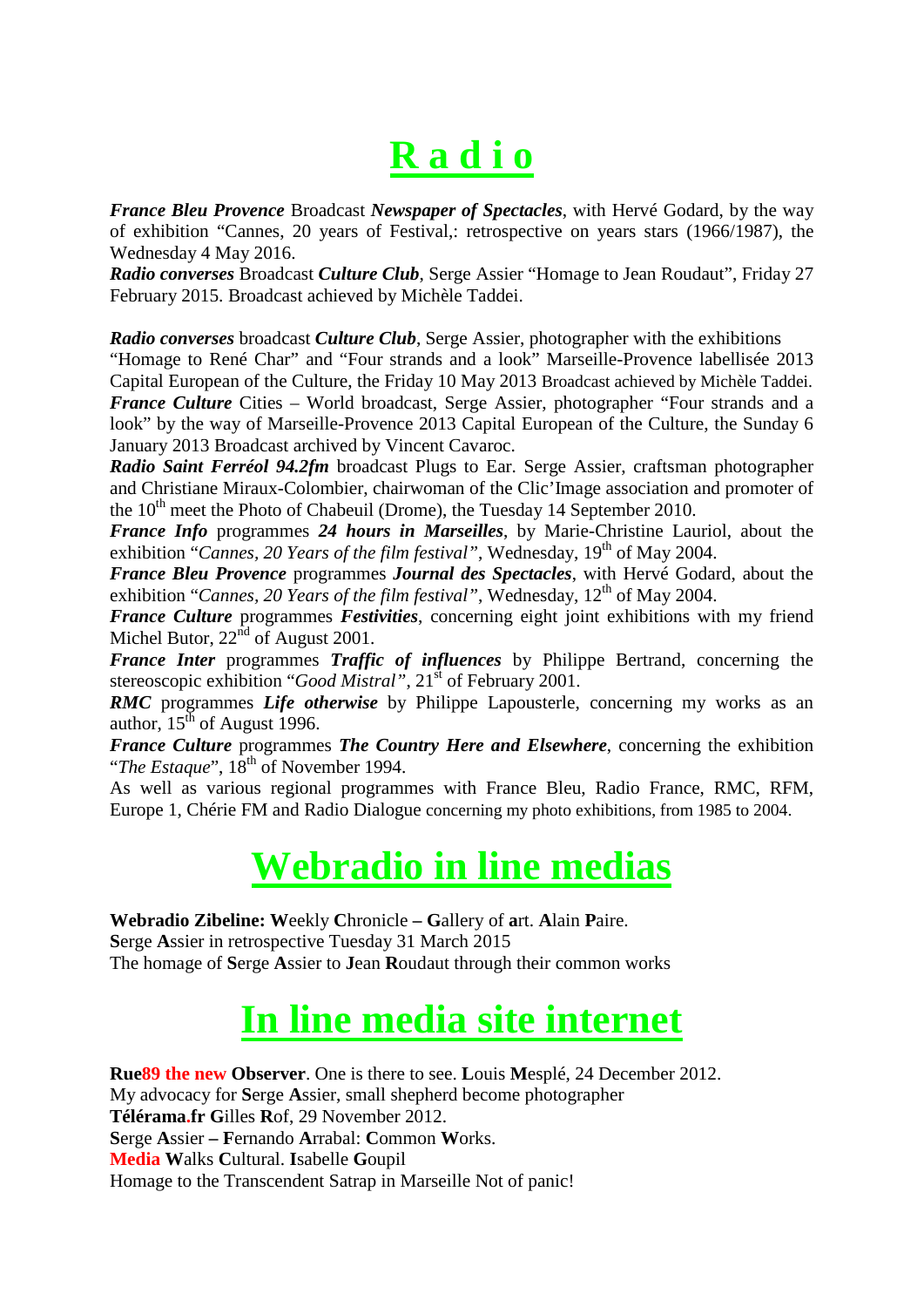# **National newspapers and weekly magazines**

*La Croix* Monday, August 24, 2020 in the summer… *aufildel'été…* **Serge Assier** meets the poet **René Char**. The photographer and the poet Translated into English for the US on Tuesday August 25, 2020.

*Newspaper The Matin* of August 17, 2009 (Marocco) Nights of the Berlin galleries "to face human" of Serge Assier.

*Newspaper The Économiste* September 2009 (Marocco) Serge Assier Exposes to the French institute of Rabat.

*Newspaper The Maroc Hebdo* of July 30, 2009 (Marocco) "Berlin to Human" face, clichés of Serge Assier.

*Newspaper Le Nouvel Observateur* from  $5<sup>th</sup>$  to  $11<sup>th</sup>$  of September 2002. Serge Assier presents five exhibitions in the Off of International Photojournalism Festival of Perpignan "Visa for the Image of Perpignan".

*Newspaper Le Monde* on 28<sup>th</sup> and 29<sup>th</sup> of April 2002. Culture Portrait: Serge Assier, the photography as identity, about the exhibition "*Behind the Scenes in Venice"*.

*Newspaper L'express* of the 9<sup>th</sup> to the 15<sup>th</sup> of August 2001. Serge Assier, about the exhibition "*Joint works*" Writings / Photographs at the Center of Poetry Marseilles (Old Charity)

*Newspaper Le Point* of the 1<sup>st</sup> of February 2001 Marseilles the Other Capital with 10 of the most important personalities of Marseilles.

*Newspaper Artension* July 1989 n°10 Serge Assier, about the exhibition "*Songs of Lorraine*" *Newspaper Art Press* March 1989 n°134 Serge Assier at the Abbey of the Prémontrés about the exhibition "*Eight solicitations and a song"*.

*Newspaper Le Quotidien de Paris* of 12<sup>th</sup> of June 1987. The Old Port of Serge Assier at the History Museum of Marseilles, about the exhibition "*3140 square meters on the Old Port*".

*Newspaper Libération* of 22<sup>nd</sup> of January 1987 52 photographs of Serge Assier at the Biennal of Picture in Nancy.

*Newspaper Libération* of 28<sup>th</sup> of September 1984. Serge Assier at Marseilles, Allende Hall, (Old Charity).

## **Port Folio: magazines of national and international photographers**

*DIXIT* N° 2: 16 pages, May 2014 biannual magazine of Sciences Po Aix Article of Gaëtan Malange on René Char with photographs of Serge Assier Text on the presentation of exhibitions by Hervé Nedelec Serge Assier in July to Arles and Marseille "Homage to Jean Roudaut for his 85 years" **C**ommon **W**orks: *Writings* / Photographs.

*Cote Magazine* n°144: 3 pages, May – June 2013 (Marseille and Region) exhibition « Four strands and a look » Marseille-Provence labellisée 2013 Capital European of the Culture

*Chinese Photography Magazine* n°8: 8 pages, August 2005 (China) Title: 20 Years Retrospective of Serge Assier's work on the Cannes Film Festival, concerning the exhibition "*Cannes, 20 Years of the film festival"*

*Espace Mode Méditerranée* n°7: One page, May 2005. Title: Serge Assier The Lens on the Heart and 25 pages regarding his fashion photographs.

*Réponses Photo* n°150: 17 pages, September 2004. Title: Marseilles seen by Serge Assier, regarding the exhibitions "*3140 square meters on the Old Port*", "*The Estaque*" and "*Good Mistral*".

*Le Photographe* n°1580: 2 pages, December 2000. Title: The photography in a gust of Mistral wind, concerning the exhibitions"*With view on Mount Olympus"* and "*Good Mistral*"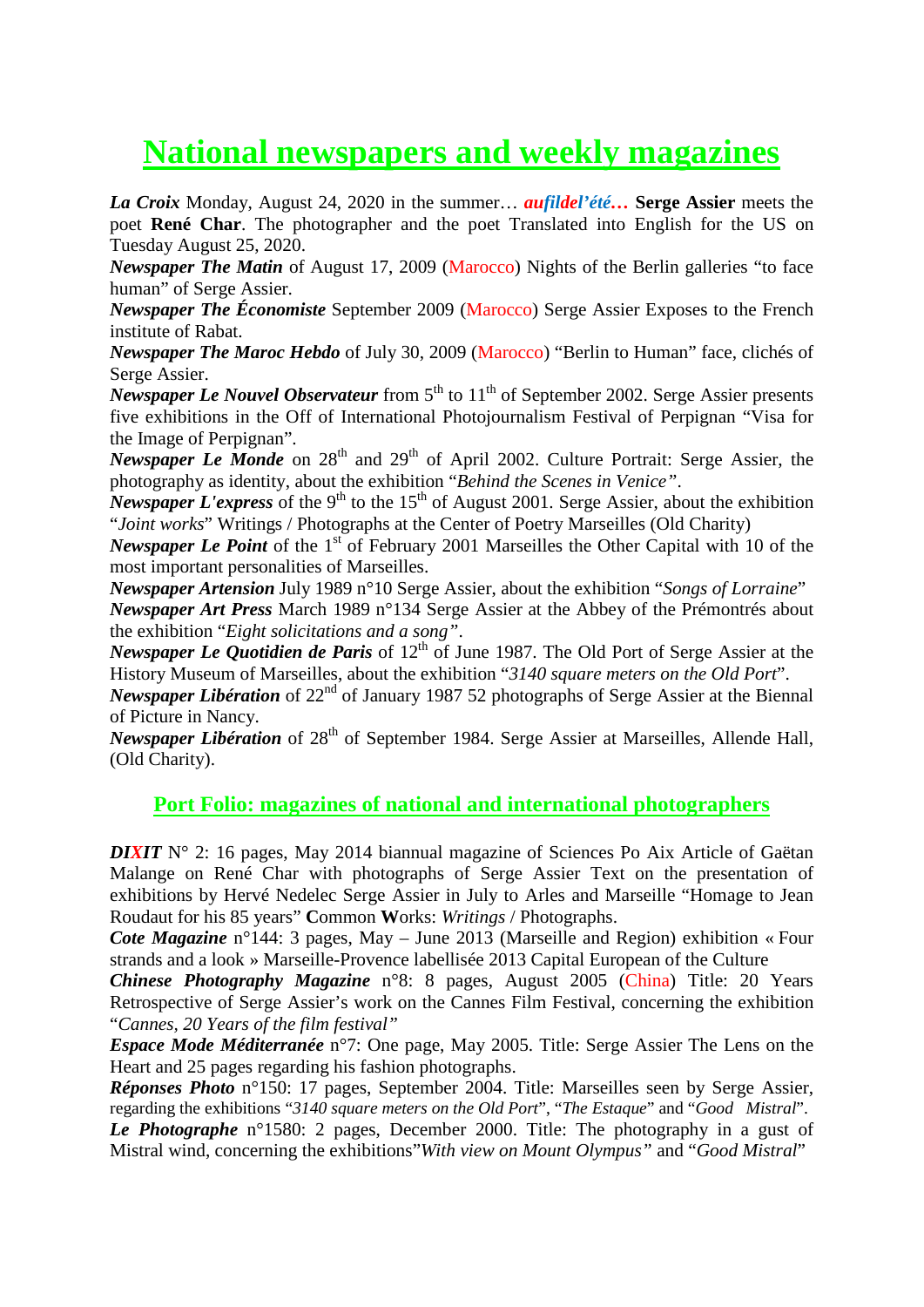*La Fotografia Actual* n°71: 4 pages, February-March 1999 (Spain) Title: La grandeza del Microcosmos, concerning the exhibitions "*Songs of Lorraine*" and "*L'Estaque"*.

*Print Flash* n°4: One page, May 1996 (Italy). Title: Serge Assier. Author's Nudes, concerning the exhibition "*In the shadow of the ladies*".

*Foto Pratica*, 25 years: A Photographic Celebration, with 34 Portfolios, Supplement, Pictures n° 288-289: 2 pages, December 1992, January 1993 (Italy). Title: Fancia Serge Assier, concerning the exhibitions "*The Estaque*" and "*The Hooky Corsica*".

*Le Photographe* n°1476: 2 pages, July-August 1990. Title: Serge Assier in "off" of the "off", concerning the exhibitions "*3140 square meters on the Old Port*" and "*Songs of Lorraine*".

*Photo Magazine* n°64: 6 pages, July-August 1985 Title: The Poet and the Photographer, concerning the exhibition "*Eight solicitations and a song*", text of René Char.

*Chasseur d'Images* n°68: 8 pages, December 1984. Title: Serge Assier, the Herdsman Schools, concerning the first photo exhibition of Serge Assier, prefaced by René Char.

# **L i t e r a r y R e v u e**

La pensée de midi N° 22, November 2007 (Actes Sud). Little and great Mediterranean mythologies Homage to René Char. Serge Assier, photographer, pays a tribute to him, otherwise more just. Pages 132

# **B o o k s**

**Marseille Culture s** Visual Arts – Music – Dance – Theater – Architecture – Movies – Photograph – Literature and Poetry of *Jean Contrucci* and *Gilles Rof*.

Deposit legal 4<sup>th</sup> quarter 2012 Hervé Chopin Editions 12, Labrouste Street 75015 Paris. **Serge Assier**, "His Life is a necklace of lightnings" They are today's photograph. Photograph. Pages 309

**Album public** *Cronique and portraits* of *Guy Mandery* Editions Hélio October 2008 **Serge Assier** *The friend of poetesses* Pages 11

*Various quotes made for Serge Assier in the publications of books produced upon the death of his friend, poet René Char on their common works.*

**L'éclair au front** la vie de René Char / "The lightning to the forehead" the life of *René Char* (Fayard) by Laurent Greilsamer March 2004. Pages 428

**Littérature Vagabonde** *René Char at. L'Isle-sur-la-Sorgue* (Flammarion) by Jérôme Garcin, January 1995. Pages 96

**René Char in his poems** (*nrf* essais Gallimard) by Paul Veyne, April 1990 Pages 205.

## **Public collections, Collectors and foundations**

**National library of France, Mission of the Photographic Heritage, idled about of the Photograph to Charleroi (**Belgium**), Foundation Looks of Provence International Center of Photography New York (**USA**)**

**Foundation Museum looks of Provence**. Thursday 17 April 2014. Three photographic œuvreses to frame 50x60 of the exhibition *Four strands and a look* **M**arseille N° 2 / 8 / 18